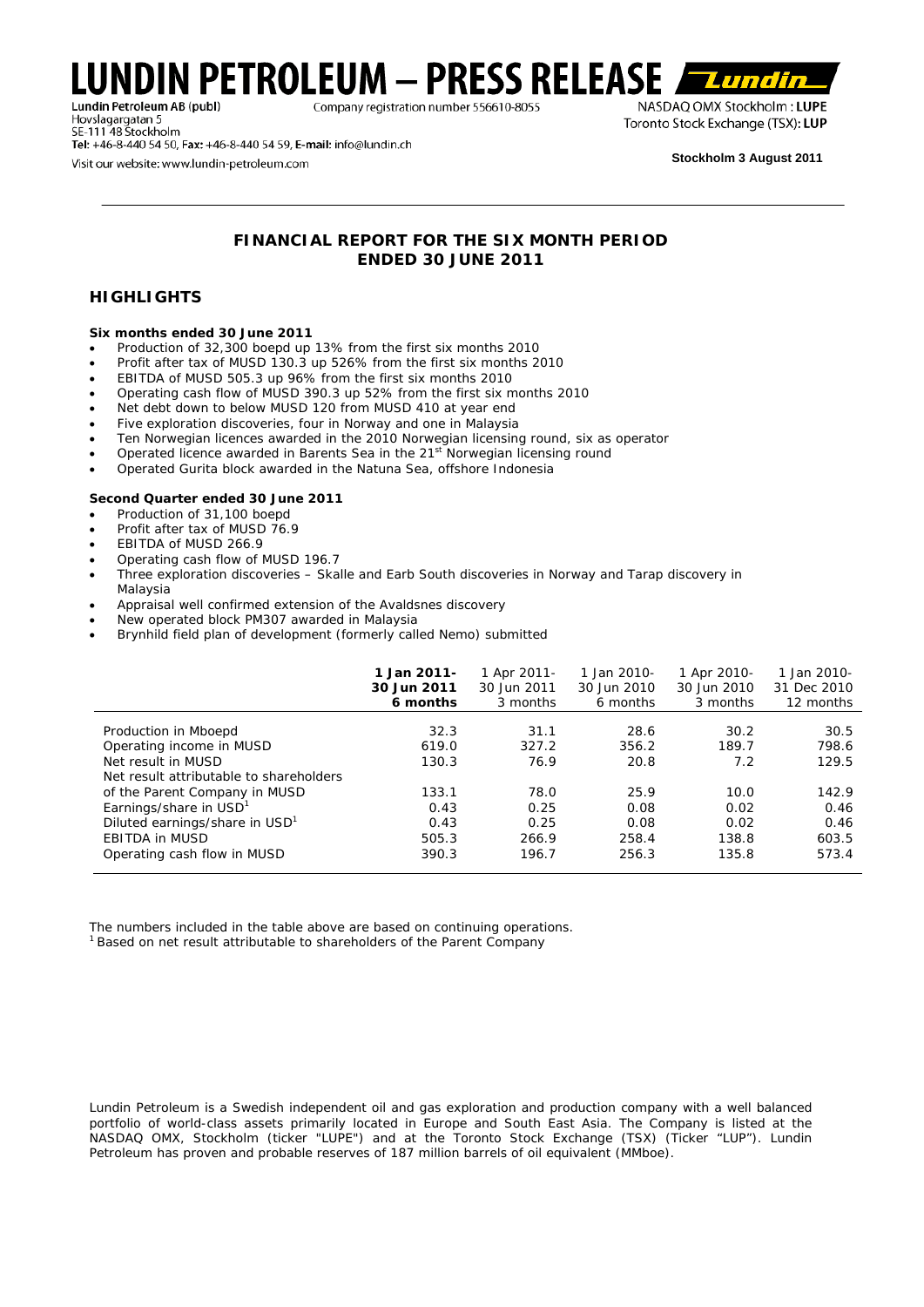### **Dear fellow Shareholders**

Lundin Petroleum achieved excellent results in the second quarter of 2011 with increased profitability and cash flow. What is extremely pleasing however, is the continued exploration success. I have always highlighted that the major valuation creation for our company will be achieved through increasing our oil and gas resources, and the best way to do that is through exploration. Norway continues to deliver with a third discovery this year from our first well in the Barents Sea and I'm particularly pleased that our first Malaysian exploration well resulted in a discovery. I hope that in South East Asia we are now on the way to creating a new core development and production area for our Company.

#### **Financial Performance**

Lundin Petroleum produced a net result for the first six months of MUSD 130.3. The strong production coupled with oil prices achieved of well over USD 100 per barrel resulted in operating cash flow of MUSD 390.3 and EBITDA of MUSD 505.3. Despite our significant exploration and development investment programme net debt during the first half of the year has reduced from MUSD 410 to below MUSD 120.

### **Production**

During the first half of the year production averaged 32,300 barrels of oil equivalent per day (boepd) which was at the high end of our forecasts. This performance was achieved despite a 13 day unplanned shutdown of Alvheim and Volund production during the second quarter to carry out preventative maintenance on the Alvheim FPSO. In particular Volund production has performed significantly above forecast during the period. We expect a further two Alvheim development wells to come on production during the second half of the year as well as first oil from the Gaupe field offshore Norway. As a result of the strong production performance we have revised our production guidance for 2011 upwards from the previous 28 -33,000 boepd to 31 - 34,000 boepd.

### **Development**

We are still forecasting to increase our production over the next 5 years from various Norwegian development projects to over 60,000 boepd.

Our various development projects are positively moving forward. The Gaupe field development is still forecast to commence production this year with a plateau production adding 5,000 boepd net to Lundin Petroleum. On 1 August 2011 we submitted the plan of development of the Brynhild field (formerly called Nemo) to the Norwegian Ministry of Petroleum and Energy for approval. The Brynhild field will be developed as a subsea tieback to Shell's Pierce field in the United Kingdom with first oil forecast for late 2013 at a plateau net production rate of 6,000 boepd. Conceptual development plans have been agreed for the subsea development of the Bøyla field through the Alvheim FPSO and a plan of development will be submitted in 2012.

The Tellus discovery which was made earlier this year and subsequently appraised with a sidetrack will now be developed as part of the Luno field development. The front end engineering and design studies for the development of the Luno field are progressing satisfactorily and it is still planned to submit a plan of development in 2011. We will not be proceeding with the marginal Krabbe development following further technical analysis of this field but we will more than make up the future production from increases to the Luno production plateau and the addition of the Tellus development.

As I have previously indicated the capital cost of these developments will be funded from a combination of internally generated funds and bank borrowings without the requirement for additional equity funding.

## **Exploration**

The positive exploration news has continued during the second quarter with further discoveries at Skalle in PL438 in the Barents Sea, Earb South in PL505 in the northern Norwegian North Sea and Tarap in Block SB303 offshore East Malaysia. In addition the results of the first Avaldsnes appraisal well were extremely encouraging confirming the extension of the Avaldsnes field to the south east. We have now achieved five discoveries from our first five exploration wells this year following the Tellus and Caterpillar discoveries during the first quarter.

In PL501 the first appraisal well on Avaldsnes encountered excellent quality Jurassic reservoir of multi darcy permeability and 30 percent porosity with net pay thicker than the discovery well. The well tested 5,500 bopd from a restricted choke. The subsequent sidetrack, whilst having a thinner reservoir section, also encountered comparable reservoir quality and provided increased confidence that the part of the Avaldsnes structure previously assumed to be non-hydrocarbon bearing could in fact be covered by Upper Jurassic hydrocarbon bearing reservoir. We are currently drilling the second Avaldsnes appraisal well. The gross resource estimates for the Avaldsnes field located in PL501 were estimated at 100 – 400 MMboe following the discovery well last year and will be updated after the second appraisal well to reflect the results of the appraisal drilling programme. We believe that the Avaldsnes structure extends to the west into the Statoil operated PL265 where Lundin Petroleum is a non-operated partner. Statoil are currently drilling the first of two wells to be drilled this year on PL265 to appraise the extension of Avaldsnes into PL265 where Lundin Petroleum holds 10%. I expect that Avaldsnes appraisal drilling in PL501 will continue in 2012 to fully appraise the field.

We have put together a large acreage position in the Barents Sea over recent years, which has increased further with the award of PL609 in the Norwegian 21<sup>st</sup> Licensing Round. Our first well in the Barents Sea on the Skalle prospect in PL438 was a gas discovery with estimated gross contingent resources of between 88 and 280 billion cubic feet (bcf). Whilst we were primarily targeting oil potential we will now look to commercialise the discovery which is located close to the producing Snøvhit gas field. The licence contains numerous additional prospects. The Pulk exploration well in PL533 operated by ENI has now slipped into 2012.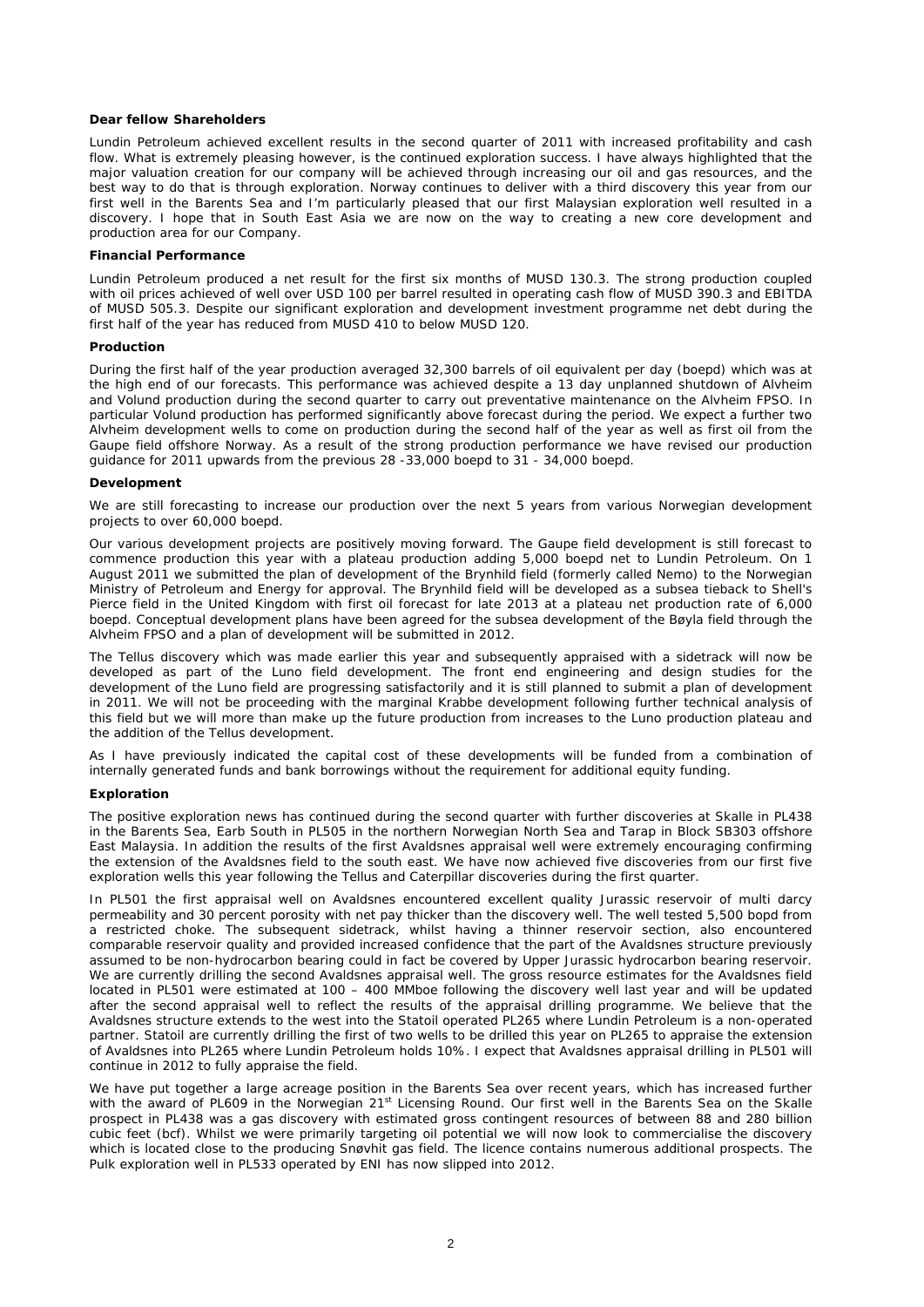Our first exploration well in Malaysia resulted in a large gas discovery on the Tarap prospect offshore Sabah containing 171 bcf of gross contingent resources. The Tarap discovery is in Block SB303 which already contains the nearby Titik Terang gas discovery with additional gross contingent resources of 66 bcf. The gas market in East Malaysia is developing with the construction of additional gas infrastructure to supply the Sabah oil and gas terminal. In the forthcoming months, we will be exploring the commercialisation of our gas resources in East Malaysia. We will be drilling four further exploration and appraisal wells in Malaysia in 2011 and are already planning for a similar drilling campaign in 2012.

## **Oil and Gas Industry**

Despite the continued uncertainty with regard to world economic growth the oil price has remained strong. As we have predicted there is a growing realisation that current oil prices are no longer a short term aberration but something to be expected as the norm. We maintain our belief that oil prices are and will continue to be driven by the fundamentals of supply and demand and that our low sulphur oil reserves located predominantly in Norway will continue to realise a premium above Brent benchmark prices.

Our business is continuing to grow and I am confident we will continue to increase shareholder value. We are generating strong cash flow and profitability from our existing production which is outperforming, our development projects are proceeding well and our exploration success continues.

Best Regards

C. Ashley Heppenstall President and CEO

## **OPERATIONAL REVIEW**

## **EUROPE**

#### **Norway**

The net production in Norway to Lundin Petroleum for the six month period ended 30 June 2011 (reporting period) was 22,300 barrels of oil equivalent per day (boepd). Production was adversely impacted in the second quarter due to a 13 day unplanned shutdown of the Alvheim and Volund fields due to preventative maintenance on the Alvheim FPSO's fire prevention system.

The net production for the reporting period from the Alvheim field (Lundin Petroleum working interest (WI) 15%), offshore Norway, was 11,300 boepd. The Alvheim field has been on production since June 2008 and continues to perform above expectations. The excellent reservoir performance has resulted in increased gross ultimate recovery reserves during 2010 to 276 million barrels of oil equivalent (MMboe) representing a 65 percent increase in ultimate recovery from when the Alvheim plan of development was completed in 2005. Phase 2 of Alvheim development drilling commenced in 2010 and is ongoing with a further two development wells to begin production in the second half of 2011. A third well is being drilled and will begin production early 2012. The forecast cost of operations for the Alvheim field in 2011 is approximately USD 5.00 per barrel.

The net production from the Volund field (WI 35%) amounted to 11,000 boepd for the reporting period and significantly exceeded forecast. First production from the Volund field commenced in April 2010 and production increased during the year to the plateau production as development drilling was successfully completed. Volund field production during the reporting period was above the 8,700 boepd net Volund field firm capacity on the Alvheim FPSO as it took advantage of additional spare capacity. It is likely that further development drilling will take place on Volund in 2012.

In October 2009, a new oil discovery on the Bøyla prospect in PL340 (WI 15%) was announced. Bøyla contains gross recoverable resources of 20 MMboe and will be developed as a subsea tieback to the Alvheim FPSO. A plan of development will be submitted for the Bøyla field in the first half of 2012 with first oil expected in 2014. During the first quarter of 2011, the Caterpillar exploration well in PL340BS was completed as an additional new oil discovery. Caterpillar, located close to Bøyla will now most likely be developed through the Bøyla development facilities.

The Luno field located in PL338 (WI 50%) was discovered in 2007 and has subsequently been appraised by two further wells. The results of these appraisal wells have been incorporated into the reservoir model being used for development planning and has resulted in an upgrade of gross proven and probable (2P) reserves from 95 MMboe to 148 MMboe for the Luno field. The reserves have been audited by third party reserves auditors Gaffney Cline & Associates. Conceptual development studies for a Luno field standalone development and in relation to a joint development of the Luno field and the nearby Draupne field have been completed. The decision has been made to proceed with a standalone development and FEED studies are now ongoing. A plan of development for the Luno field will be submitted in 2011. It is likely that further exploration drilling in PL338 on additional prospects will take place in 2012.

In April 2011, the Tellus exploration well in PL338 was completed as an oil discovery. The Tellus discovery is most likely a northern extension of the Luno field and is estimated to contain gross contingent resources of between 11 and 55 MMboe. Two reservoir tests were completed in the Tellus well, the first of which, in the fractured basement, was the first successful full scale basement test on the Norwegian Continental shelf. The potential commercial production from the fractured basement has positive implications to add resources from this interval in the Luno South discovery and in the surrounding area. In May 2011 the Tellus exploration well was successfully sidetracked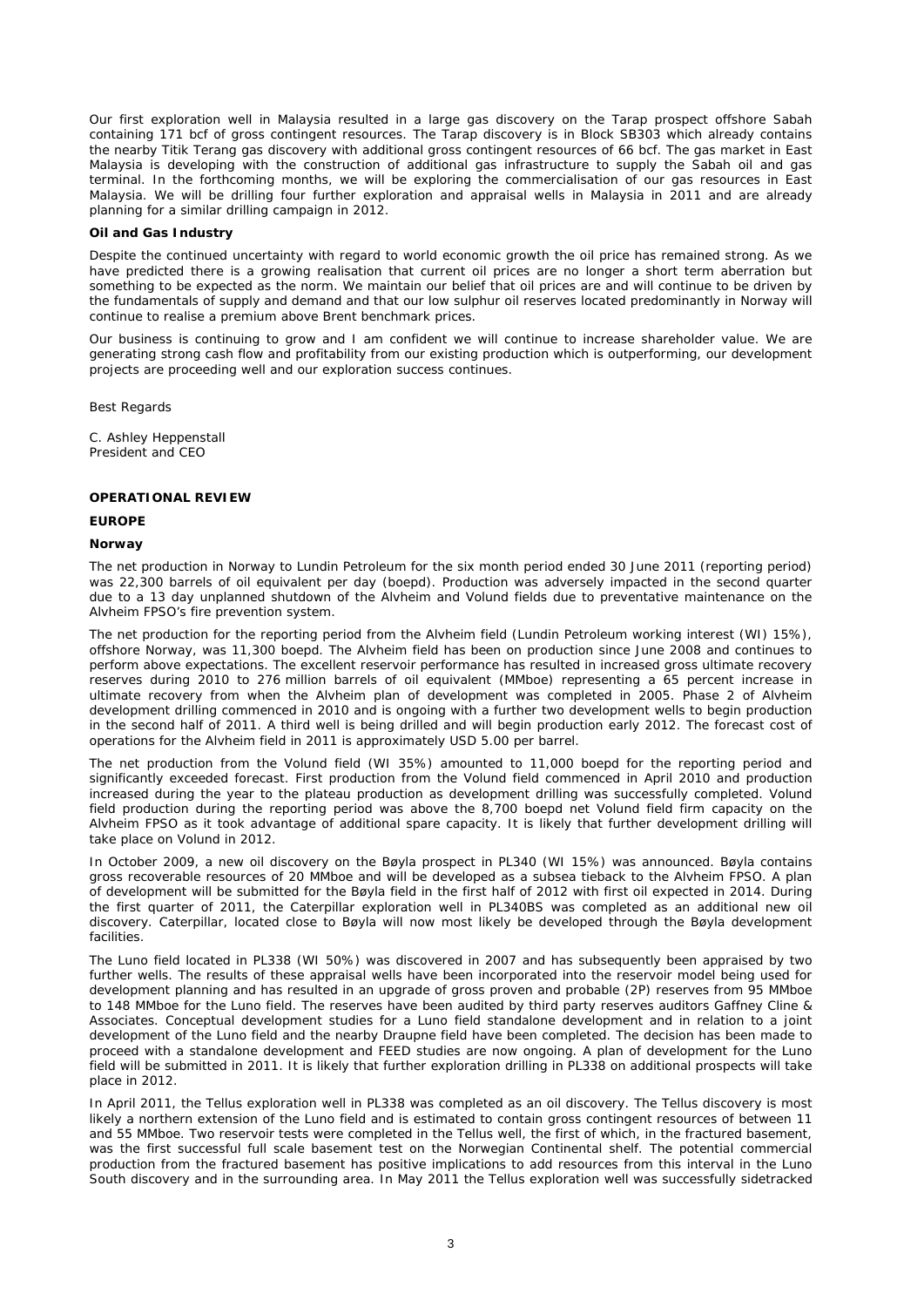to appraise the discovery and as a result the Tellus development will now be included as part of the Luno development programme.

An exploration well in PL501 (WI 40%) targeting the Avaldsnes prospect was successfully completed in the third quarter of 2010 as an oil discovery. After the discovery well it was estimated that the Avaldsnes discovery contained gross recoverable resources of 100 to 400 MMboe within PL501 and that the fault controlled structure extended to the west into PL265 (WI 10%).

The first Avaldsnes appraisal well and sidetrack were successfully completed in July 2011 confirming the extension of the Avaldsnes field to the south east of the discovery well. The appraisal well encountered oil bearing reservoir of thickness and quality better than the discovery well and tested at an average production rate in excess of 5,500 boepd through a restricted choke. A second appraisal well is currently being drilled following which the Avaldsnes resource estimates will be updated to reflect the results of the appraisal programme. Two further wells will be drilled in 2011 by Statoil, operator of PL265, to test the extension of the Avaldsnes structure into PL265, the first of which is currently being drilled as Aldous Major South. The element of the Avaldsnes structure in PL265 has been named Aldous Major South and Aldous Major North.

The Avaldsnes discovery and the Apollo discovery in PL338 made in 2010 have both opened up additional prospectivity in the Greater Luno area and further exploration drilling in PL359 (WI 40%) and PL410 ( WI 70%) will likely take place in 2012.

The plan of development for the Gaupe field in PL292 (WI 40%) was approved in June 2010, where first production is expected in late 2011. The Gaupe field operated by BG Group has estimated gross reserves of approximately 31 MMboe and is estimated to produce at a plateau production rate net to Lundin Petroleum of 5,000 boepd.

A plan of development of the Brynhild field (formerly called Nemo) in PL148 (WI 50%) has been submitted to the Norwegian Ministry of Petroleum and Energy for approval. The Brynhild field contains gross proven plus probable reserves of 22 MMboe and is expected to produce at a plateau production rate net to Lundin Petroleum of 6,000 boepd with first oil forecast in late 2013.

Lundin Petroleum has decided not to proceed with the development of the Krabbe discovery in PL301 (WI 40%) due to uncertainty regarding the recoverable resources from the field.

In January 2011, Lundin Petroleum was awarded ten exploration licences in the 2010 APA Licensing Round of which six licences will be operated by Lundin Petroleum. In April 2011 Lundin Petroleum was awarded license PL609 as operator in the 21st Norwegian Licensing Round. PL609 (WI 40%) is located in the Barents Sea to the east of Statoil's large new Skrugard oil discovery which is estimated to contain between 150 and 250 MMboe. Lundin Petroleum has now interests in five exploration licences in the Barents Sea.

In July 2011 the Skalle exploration well in PL438 (WI 25%) was completed as a gas discovery with estimated gross contingent resources of between 88 and 280 billion cubic feet (bcf). The Skalle discovery is located approximately 25 kms from the producing Snøvhit gas field. Additional prospectivity for further hydrocarbons exists in the Skalle substructure and in additional prospects in PL438.

In May 2011 Lundin Petroleum acquired a 30 percent interest in PL330 located in the northern Norwegian Sea.

In July 2011, Lundin Petroleum completed the drilling of well 25/10-11 on the Earb South prospect in PL505. The well encountered three separate hydrocarbon bearing Jurassic sandstones sequences with poor reservoir quality. The well was tested and flowed oil and gas to surface but the reservoir was tight and further work will be required to determine whether the discovery can be commercialised.

In May 2011 Lundin Petroleum acquired a 30 percent interest in PL330 located in the northern Norwegian Sea.

## **France**

The net production in the Paris Basin (WI 100%) averaged 2,450 boepd and in the Aquitaine Basin (WI 50%) averaged 650 boepd for the reporting period. The redevelopment of the Grandville field in the Paris Basin involving the drilling of eight new development wells and the installation of new production facilities has commenced. Development drilling will continue into 2012.

### **The Netherlands**

The net gas production to Lundin Petroleum from the Netherlands averaged 2,000 boepd for the reporting period.

### **Ireland**

Interpretation of the 3D seismic acquired in 2010 on the Slyne Basin licence 04/06 (WI 50%) is completed.

### **SOUTH EAST ASIA**

### **Indonesia**

#### *Lematang (South Sumatra)*

The net production to Lundin Petroleum from the Singa gas field (WI 25.9%) during the reporting period amounted to 900 boepd. Production from the Singa field commenced in 2010. Current gross production from the first production well is in excess of 20 million standard cubic feet per day (MMscfd) of sales gas. A second development well has been completed during the reporting period and is having a positive impact on production rates.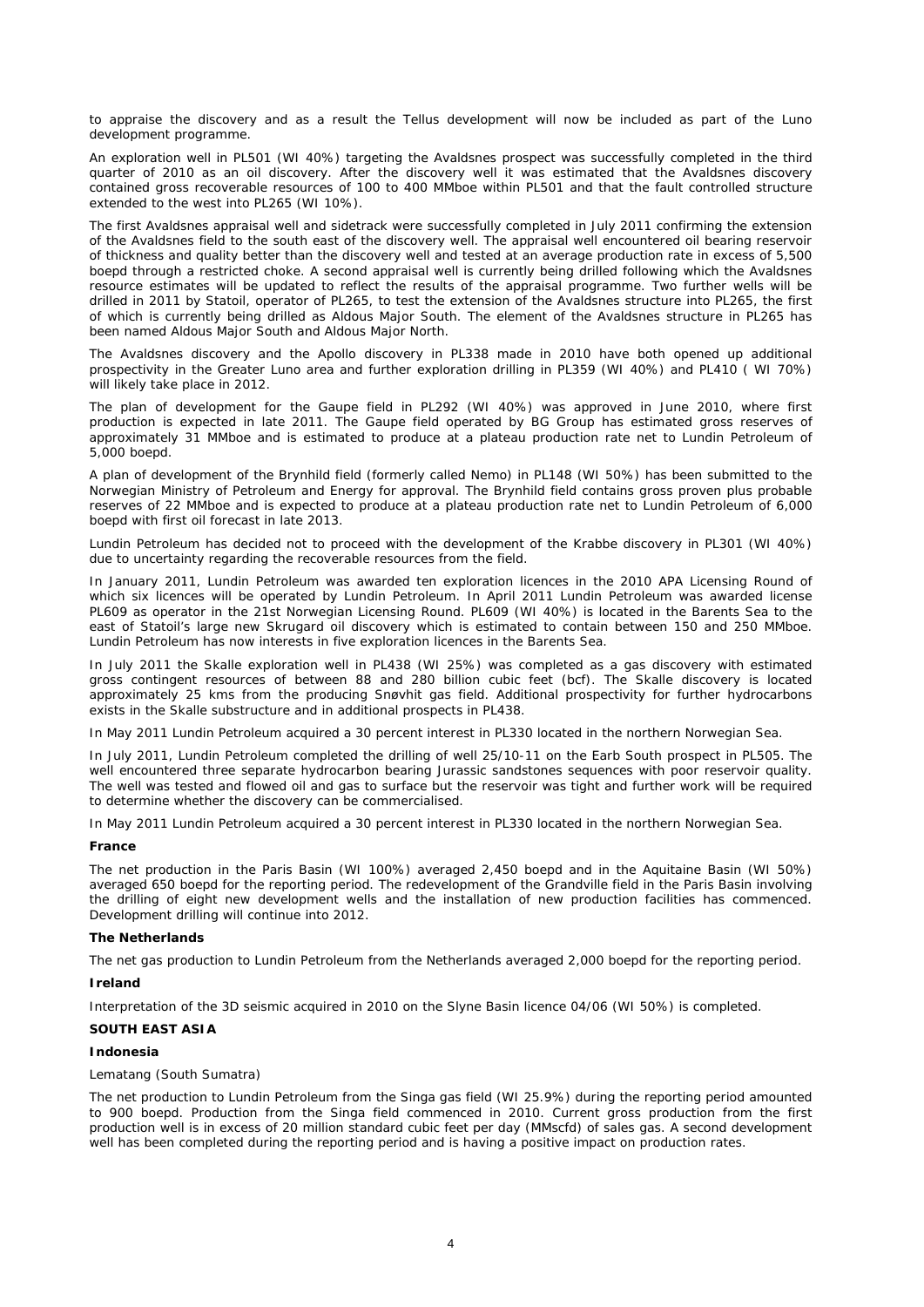## *Rangkas (Java)*

A 474 km 2D seismic acquisition programme has been completed on the Rangkas block (WI 51%).

## *Baronang/Cakalang (Natuna Sea)*

A 975 km² 3D seismic acquisition programme on the Baronang and Cakalang block (WI 100%) was completed in 2010. Interpretation has been completed and exploration drilling will commence in 2012. In addition a 1,500 km 2D seismic acquisition programme will be completed on Cakalang in 2011.

### *South Sokang (Natuna Sea)*

A new Production Sharing Contract for the South Sokang block was signed in December 2010 (WI 60%). A 2,400 km 2D seismic acquisition program will be completed in 2011.

#### *Gurita (Natuna Sea)*

A new Production Sharing Contract for the Gurita block was signed in March 2011 (WI 100%). A 400km² 3D seismic acquisition programme will be completed in 2011.

#### **Malaysia**

The 2009 3D seismic data programme identified numerous drilling targets for the 2011/2012 drilling campaign. Five exploration and appraisal wells will be drilled in 2011.

The Tarap exploration well drilled in SB303 (WI 75%), offshore Sabah, East Malaysia was completed in July 2011 as a gas discovery. The well encountered gas in each of the five independently sealed Miocene sands targeted finding gross vertical pay of approximately 150 metres. The gross contingent resources of the Tarap discovery are 171 bcf. There are various options for the commercialisation of gas in the Sabah area.

The Cempulut exploration well also in SB303 is currently drilling.

In June 2011 Lundin Petroleum acquired a 75 percent working interest in Block PM307 offshore Peninsula Malaysia. A 2,100 km² 3D seismic acquisition programme is planned for 2011 plus the drilling of an appraisal well on the Bertram discovery.

## **RUSSIA**

The net production from Russia for the period was 3,200 boepd.

In the Lagansky Block (WI 70%) in the northern Caspian a major oil discovery was made on the Morskaya field in 2008. The discovery due to its offshore location is deemed to be strategic by the Russian Government under the Foreign Strategic Investment Law. As a result a 50 percent ownership by a state owned company is required prior to appraisal and development. During 2010, 103 km² of new 3D seismic was acquired on the Lagansky block which will target new exploration drilling locations.

## **AFRICA**

## **Tunisia**

The net production from the Oudna field (WI 40%) was 800 boepd for the reporting period.

### **Congo (Brazzaville)**

Exploration drilling will resume in 2011 with one well on Block Marine XI (WI 18.75%) and a further well on Block Marine XIV (WI 21.55%).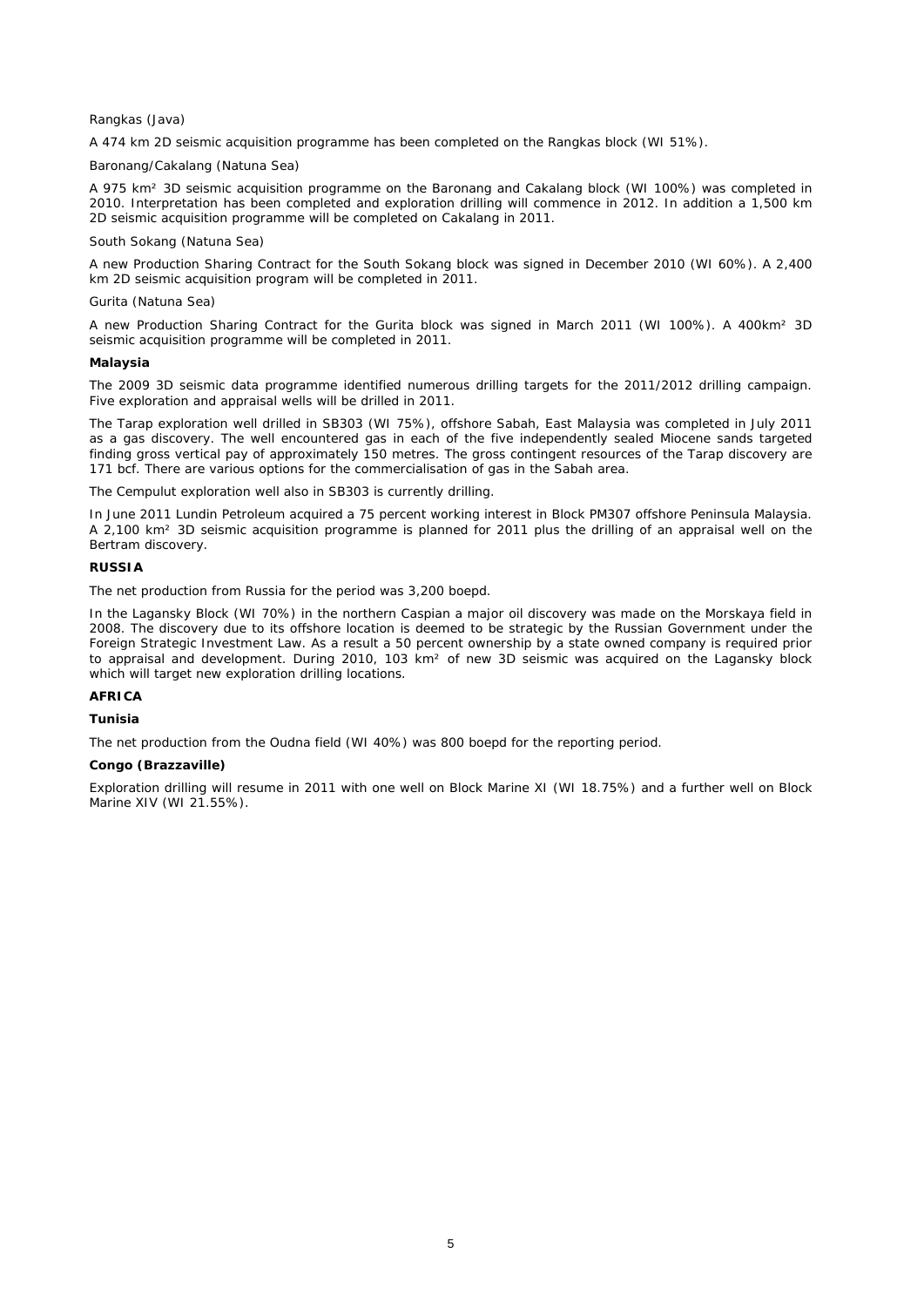## **FINANCIAL REVIEW**

#### **Result**

The net result for the six month period ended 30 June 2011 (reporting period), from continuing operations amounted to MUSD 130.3 (MUSD 20.8). The net result attributable to shareholders of the Parent Company for the reporting period, from continuing operations amounted to MUSD 133.1 (MUSD 25.9) representing earnings per share on a fully diluted basis of USD 0.43 (USD 0.08).

Earnings before interest, tax, depletion and amortisation (EBITDA) for the reporting period amounted to MUSD 505.3 (MUSD 258.4) representing EBITDA per share on a fully diluted basis of USD 1.62 (USD 0.83). Operating cash flow for the reporting period amounted to MUSD 390.3 (MUSD 256.3) representing operating cash flow per share on a fully diluted basis of USD 1.26 (USD 0.82).

### **Changes in the Group**

There are no changes to the Group for the reporting period.

The prior year includes the results of Etrion Corporation up to 12 November 2010, the date of distribution of the shares held in Etrion Corporation to Lundin Petroleum's shareholders, and the Salawati Basin and Salawati Island assets which were sold on 29 December 2010. The results of the United Kingdom operations are included under discontinued operations up to 6 April 2010, the date of the spin-off of the UK business.

#### **Production**

Production for the reporting period amounted to 32.3 Mboe per day (Mboepd) (28.6 Mboepd) and was comprised as follows:

|                              | 1 Jan 2011- | 1 Apr 2011- | 1 Jan 2010- | 1 Apr 2010- | 1 Jan 2010- |
|------------------------------|-------------|-------------|-------------|-------------|-------------|
|                              | 30 Jun 2011 | 30 Jun 2011 | 30 Jun 2010 | 30 Jun 2010 | 31 Dec 2010 |
| Production                   | 6 months    | 3 months    | 6 months    | 3 months    | 12 months   |
| <b>Norway</b>                |             |             |             |             |             |
| - Quantity in Mboe           | 4,034.8     | 1,919.6     | 2,917.5     | 1,627.2     | 6,629.8     |
| - Quantity in Mboepd         | 22.3        | 21.1        | 16.1        | 17.9        | 18.2        |
| France                       |             |             |             |             |             |
| - Quantity in Mboe           | 556.8       | 281.5       | 568.1       | 286.7       | 1,160.8     |
| - Quantity in Mboepd         | 3.1         | 3.1         | 3.1         | 3.1         | 3.2         |
| <b>Netherlands</b>           |             |             |             |             |             |
| - Quantity in Mboe           | 368.3       | 180.5       | 389.1       | 192.1       | 756.7       |
| - Quantity in Mboepd         | 2.0         | 2.0         | 2.2         | 2.1         | 2.1         |
| <b>Indonesia</b>             |             |             |             |             |             |
| - Quantity in Mboe           | 164.1       | 94.0        | 402.8       | 205.4       | 887.1       |
| - Quantity in Mboepd         | 0.9         | 1.0         | 2.2         | 2.3         | 2.4         |
| <b>Russia</b>                |             |             |             |             |             |
| - Quantity in Mboe           | 577.7       | 284.6       | 700.1       | 343.7       | 1,321.2     |
| - Quantity in Mboepd         | 3.2         | 3.1         | 3.9         | 3.8         | 3.6         |
| <b>Tunisia</b>               |             |             |             |             |             |
| - Quantity in Mboe           | 144.1       | 72.6        | 198.3       | 95.6        | 372.2       |
| - Quantity in Mboepd         | 0.8         | 0.8         | 1.1         | 1.0         | 1.0         |
| <b>Total from continuing</b> |             |             |             |             |             |
| operations                   |             |             |             |             |             |
| - Quantity in Mboe           | 5,845.8     | 2,832.8     | 5,175.9     | 2,750.7     | 11,127.8    |
| - Quantity in Mboepd         | 32.3        | 31.1        | 28.6        | 30.2        | 30.5        |
| Discontinued operations -    |             |             |             |             |             |
| <b>United Kingdom</b>        |             |             |             |             |             |
| - Quantity in Mboe           |             |             | 812.2       |             | 812.2       |
| - Quantity in Mboepd         |             |             | 4.5         |             | 2.2         |
| Total excluding non-         |             |             |             |             |             |
| controlling interest         |             |             |             |             |             |
| - Quantity in Mboe           | 5,845.8     | 2,832.8     | 5,988.1     | 2,750.7     | 11,940.0    |
| - Quantity in Mboepd         | 32.3        | 31.1        | 33.1        | 30.2        | 32.7        |

The increase in Norway production volumes from the comparative reporting period is attributable to the Volund field which came onstream in April 2010. The Volund field contributed 11.0 Mboepd (2.1 Mboepd) for the reporting period and 11.2 Mboepd (4.2 Mboepd) for the second quarter of 2011. Norwegian production was negatively impacted in the second quarter of 2011 by the 13 day unplanned shutdown of the Alvheim facilities during May 2011.

The 2010 production figures for Indonesia include the contributions of the Salawati assets of 2.1 Mboepd for the first six months of 2010 and 2.0 Mboepd for the full year 2010. The Salawati assets were sold in December 2010.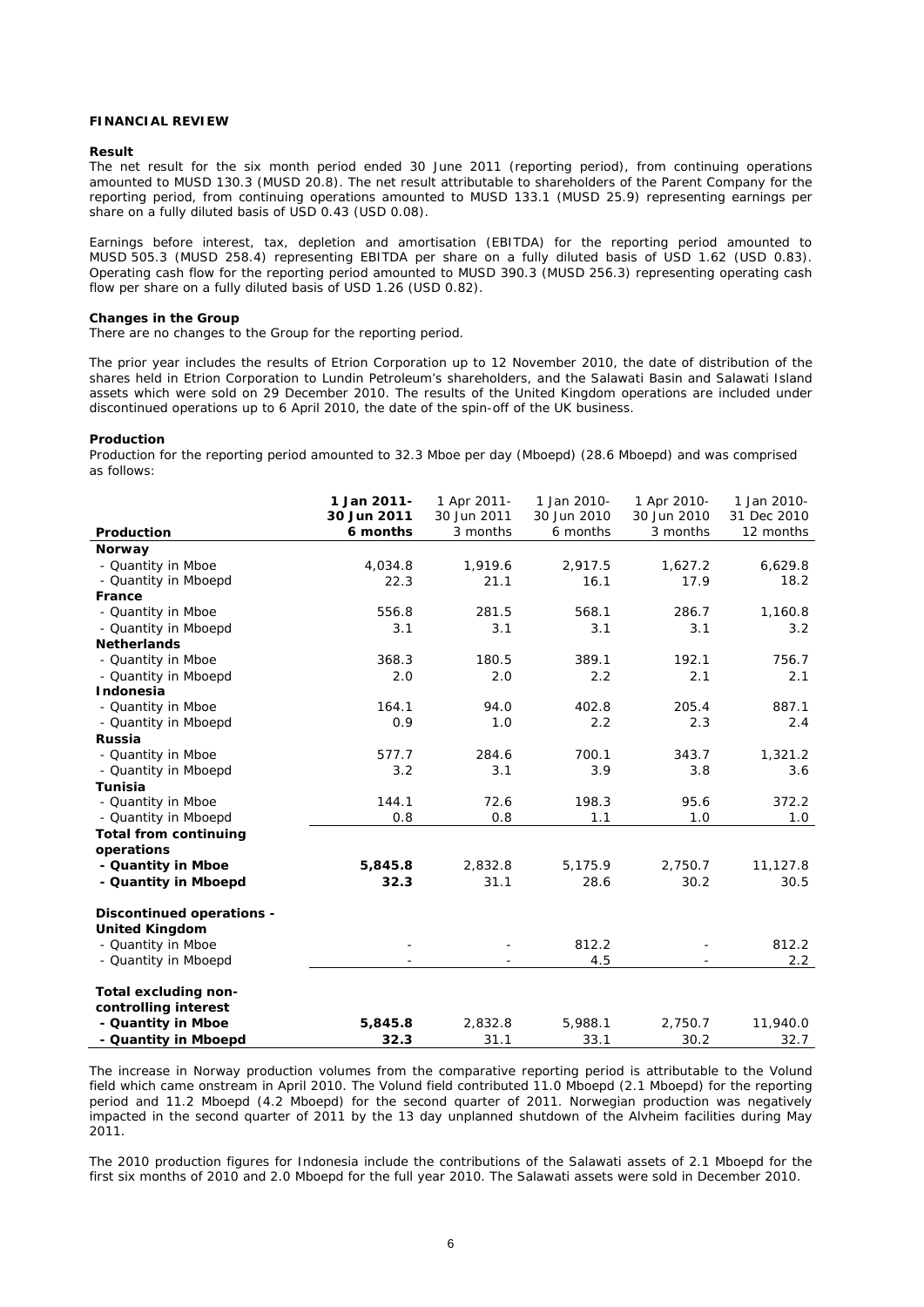## **Operating income**

Net sales of oil and gas for the reporting period amounted to MUSD 614.2 (MUSD 354.4) and are detailed in Note 1. Sales volumes for the reporting period were 18 percent higher and the achieved oil price was 46 percent higher than the comparative period. The average price achieved by Lundin Petroleum for a barrel of oil equivalent amounted to USD 101.23 (USD 69.16) and is detailed in the following table. The premium on Norwegian crude oil sold during the reporting period averaged USD 3.73 per barrel. The average Dated Brent price for the reporting period amounted to USD 111.09 (USD 77.29) per barrel.

Sales for the reporting period were comprised as follows:

| <b>Sales</b><br>Average price per boe expressed<br>in USD | 1 Jan 2011-<br>30 Jun 2011<br>6 months | 1 Apr 2011-<br>30 Jun 2011<br>3 months | 1 Jan 2010-<br>30 Jun 2010<br>6 months | 1 Apr 2010-<br>30 Jun 2010<br>3 months | 1 Jan 2010-<br>31 Dec 2010<br>12 months |
|-----------------------------------------------------------|----------------------------------------|----------------------------------------|----------------------------------------|----------------------------------------|-----------------------------------------|
| <b>Norway</b>                                             |                                        |                                        |                                        |                                        |                                         |
| - Quantity in Mboe                                        | 4,188.8                                | 2,012.4                                | 3,041.9                                | 1,768.3                                | 6,712.5                                 |
| - Average price per boe                                   | 109.68                                 | 115.27                                 | 75.31                                  | 76.78                                  | 77.93                                   |
| France                                                    |                                        |                                        |                                        |                                        |                                         |
| - Quantity in Mboe                                        | 576.8                                  | 285.5                                  | 590.6                                  | 296.5                                  | 1,168.0                                 |
| - Average price per boe                                   | 109.52                                 | 113.70                                 | 76.72                                  | 76.07                                  | 79.35                                   |
| <b>Netherlands</b>                                        |                                        |                                        |                                        |                                        |                                         |
| - Quantity in Mboe                                        | 368.3                                  | 180.5                                  | 389.1                                  | 192.1                                  | 756.7                                   |
| - Average price per boe                                   | 58.46                                  | 62.71                                  | 39.61                                  | 35.43                                  | 44.37                                   |
| <b>Indonesia</b>                                          |                                        |                                        |                                        |                                        |                                         |
| - Quantity in Mboe                                        | 158.9                                  | 94.7                                   | 227.0                                  | 102.3                                  | 607.7                                   |
| - Average price per boe                                   | 32.73                                  | 32.61                                  | 69.23                                  | 67.67                                  | 65.31                                   |
| <b>Russia</b>                                             |                                        |                                        |                                        |                                        |                                         |
| - Quantity in Mboe                                        | 577.0                                  | 275.9                                  | 679.5                                  | 340.0                                  | 1,290.0                                 |
| - Average price per boe                                   | 69.50                                  | 76.20                                  | 49.38                                  | 49.31                                  | 51.65                                   |
| <b>Tunisia</b>                                            |                                        |                                        |                                        |                                        |                                         |
| - Quantity in Mboe                                        | 198.2                                  | 198.2                                  | 195.6                                  |                                        | 382.6                                   |
| - Average price per boe                                   | 125.12                                 | 125.12                                 | 78.27                                  |                                        | 77.15                                   |
| <b>Total from continuing</b><br>operations                |                                        |                                        |                                        |                                        |                                         |
| - Quantity in Mboe                                        | 6,068.0                                | 3,047.2                                | 5,123.7                                | 2,699.2                                | 10,917.5                                |
| - Average price per boe                                   | 101.23                                 | 106.55                                 | 69.16                                  | 69.96                                  | 71.92                                   |
| Discontinued operations -<br><b>United Kingdom</b>        |                                        |                                        |                                        |                                        |                                         |
| - Quantity in Mboe                                        |                                        |                                        | 814.4                                  |                                        | 814.4                                   |
| - Average price per boe                                   |                                        |                                        | 76.82                                  |                                        | 76.82                                   |
| <b>Total</b>                                              |                                        |                                        |                                        |                                        |                                         |
| - Quantity in Mboe                                        | 6,068.0                                | 3,047.2                                | 5,938.1                                | 2,699.2                                | 11,731.9                                |
| - Average price per boe                                   | 101.23                                 | 106.55                                 | 70.22                                  | 69.96                                  | 72.26                                   |

Sales quantities in a period can differ from production quantities as a result of permanent and timing differences. Timing differences can arise due to inventory, storage and pipeline balances effects. Permanent differences arise as a result of paying royalties in kind as well as the effects from production sharing agreements.

Oil produced in Tunisia is only lifted when the Ikdam FPSO is near to full. An Oudna cargo was lifted in April 2011 and is forecast to be the only Tunisian lifting during 2011.

The oil produced in Russia is sold on either the Russian domestic market or exported into the international market. 36 percent (39 percent) of Russian sales for the reporting period were on the international market at an average price of USD 108.68 per barrel (USD 74.10 per barrel) with the remaining 64 percent (61 percent) of Russian sales being sold on the domestic market at an average price of USD 47.12 per barrel (USD 33.61 per barrel).

Other operating income amounted to MUSD 4.7 (MUSD 1.8) for the reporting period and includes MUSD 2.0 (MUSD -) of income relating to a quality differential compensation adjustment payable from the Vilje field owners to the Alvheim and Volund field owners. All three fields produce to the Alvheim FPSO vessel and the oil is commingled to produce an Alvheim crude blend which is then sold. This adjustment for the comparative period amounted to MUSD 1.3 and was netted off against production costs. Also included in other operating income is tariff income from France and the Netherlands and income for maintaining strategic inventory levels in France.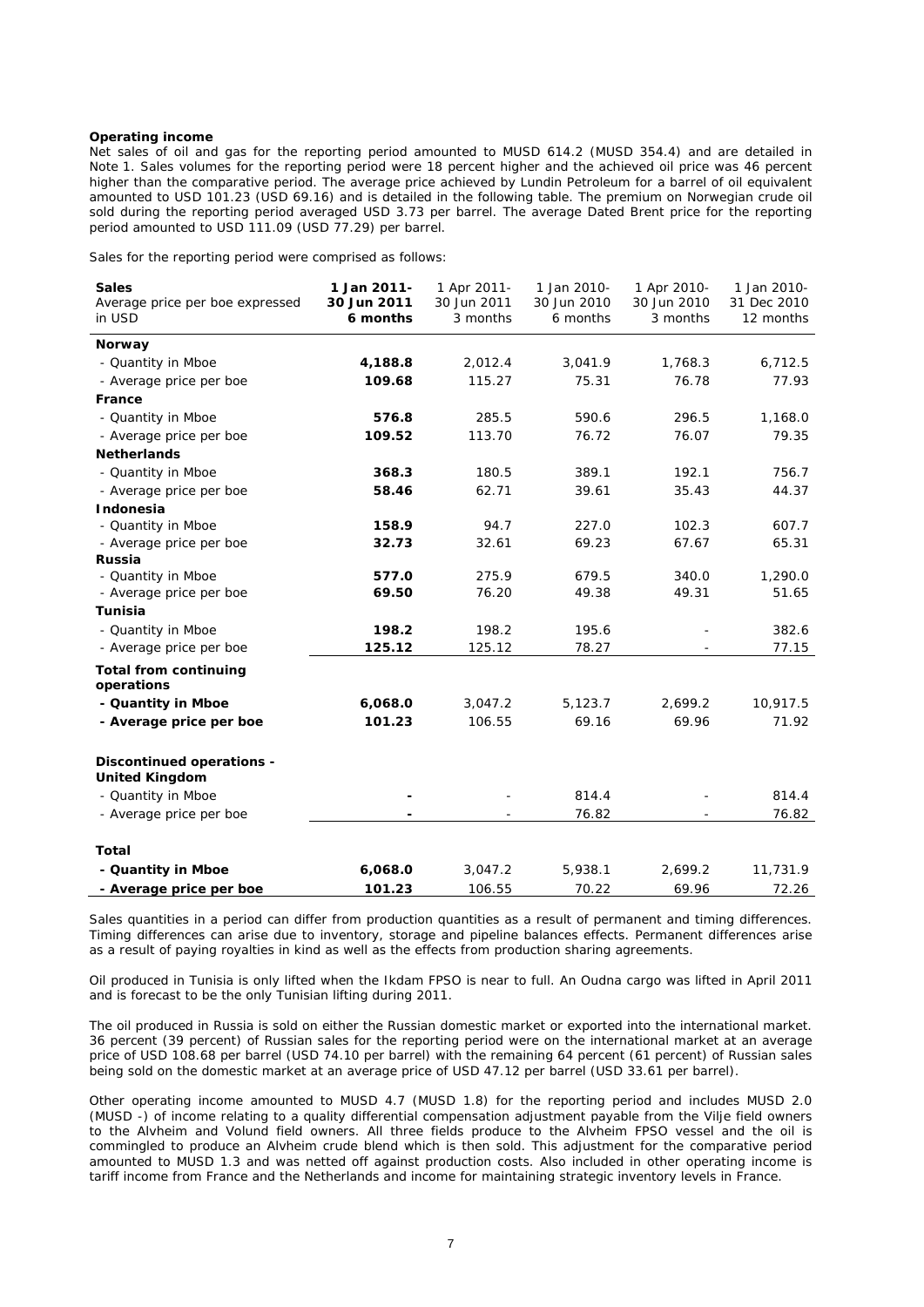## **Production costs**

Production costs for the reporting period amounted to MUSD 97.9 (MUSD 85.5) and are detailed in Note 2. The production and depletion costs per barrel of oil equivalent produced from continuing oil and gas operations are detailed in the table below.

| <b>Production cost and</b><br>depletion<br>in USD per boe | 1 Jan 2011-<br>30 Jun 2011<br>6 months | 1 Apr 2011-<br>30 Jun 2011<br>3 months | 1 Jan 2010-<br>30 Jun 2010<br>6 months | 1 Apr 2010-<br>30 Jun 2010<br>3 months | 1 Jan 2010-<br>31 Dec 2010<br>12 months |
|-----------------------------------------------------------|----------------------------------------|----------------------------------------|----------------------------------------|----------------------------------------|-----------------------------------------|
| Cost of operations                                        | 8.31                                   | 8.96                                   | 8.53                                   | 8.48                                   | 8.63                                    |
| Tariff and transportation                                 |                                        |                                        |                                        |                                        |                                         |
| expenses                                                  | 2.12                                   | 2.28                                   | 1.34                                   | 1.48                                   | 1.57                                    |
| Royalty and direct taxes                                  | 4.35                                   | 4.87                                   | 4.12                                   | 3.89                                   | 3.74                                    |
| Changes in inventory/overlift                             | 1.77                                   | 4.32                                   | 2.29                                   | 2.78                                   | $-0.31$                                 |
| Other                                                     | 0.19                                   | 0.20                                   | 0.23                                   | 0.19                                   | 0.38                                    |
| <b>Total production costs</b>                             | 16.74                                  | 20.63                                  | 16.51                                  | 16.82                                  | 14.01                                   |
| Depletion                                                 | 13.45                                  | 13.42                                  | 12.67                                  | 12.76                                  | 12.85                                   |
| Total cost per boe                                        | 30.19                                  | 34.05                                  | 29.18                                  | 29.58                                  | 26.86                                   |

The total cost of operations for the reporting period was MUSD 48.6 compared to MUSD 44.2 for the comparative period. The current reporting period includes costs of the Volund field, Norway and Singa field, Indonesia for a full six month period whereas the Volund and Singa fields contributed costs partially in the second quarter of 2010 having commenced production in that quarter. In addition, in the second quarter of 2011 the cost of operations includes an amount of MUSD 1.2 associated with the unplanned shutdown of the Alvheim FPSO. The increases are partly offset by a reduction compared to the prior reporting period following the disposal of the Salawati assets, Indonesia in December 2010.

The cost of operations for the second quarter of 2011 were MUSD 25.4, corresponding to USD 8.96 per barrel compared to MUSD 23.2 corresponding to USD 7.70 per barrel for the first quarter of 2011. The costs associated with the inspecting and testing of the deluge system on the Alvheim FPSO including an additional standby boat amounted to MUSD 1.2. The cost of operations in the second quarter of 2011 also includes expenditure related to re-certification of the FPSO used on the Oudna field, Tunisia as well as additional activity across various fields deferred from the first quarter of 2011. Costs of operations for 2011 are in line with forecast.

The tariff and transportation expenses for the reporting period amounted to MUSD 12.4 compared to MUSD 6.9 for the comparative reporting period. The increase is mainly due to the increased production contribution from the Volund field, Norway which pays a tariff to the Alvheim field owners. Lundin Petroleum has a 15 percent working interest in the Alvheim field and a 35 percent interest in the Volund field and the tariff self-to-self element is eliminated for accounting purposes leaving a net 20 percent cost for Volund in tariff and transportation expenses.

Royalty and direct taxes includes Russian Mineral Resource Extraction Tax (MRET) and Russian Export Duties. The rate of MRET is levied on the volume of Russian production and varies in relation to the international market price of Urals blend and the Rouble exchange rate. MRET averaged USD 20.86 (USD 13.45) per barrel of Russian production for the reporting period. The rate of export duty on Russian oil is revised by the Russian Federation monthly and is dependent on the average price obtained for Urals Blend for the preceding one month period. The export duty is levied on the volume of oil exported from Russia and averaged USD 54.92 (USD 37.88) per barrel for the reporting period. The royalty and direct taxes have increased compared to the comparative period following the rise in crude prices impacting the cost of Russian MRET and export duty.

There are both permanent and timing differences that result in sales volumes not being equal to production volumes during a period. Changes to the hydrocarbon inventory and under or overlift positions result from these timing differences and an amount of MUSD 10.4 (MUSD 11.9) was charged to the income statement for the reporting period.

### **Depletion costs**

Depletion costs amounted to MUSD 78.6 (MUSD 65.6) and are detailed in Note 3. The main increase from the comparative period is in Norway where the depletion cost expensed has increased by 36 percent in line with the production increase of 39 percent. Norway contributed approximately 80 percent of the total depletion charge for the period at a rate of USD 15.27 per barrel and this increases the overall rate from the comparative period. Depletion per barrel for the reporting period is in line with forecast.

### **Exploration costs**

Exploration costs for the reporting period amounted to MUSD 16.2 (MUSD 46.2) and are detailed in Note 4. The costs relate mainly to previously capitalised expenses in respect of Norway licence PL304 which was relinquished in January 2011, additional costs associated with the unsuccessful Norway PL409 Norall well drilled in the fourth quarter of 2010 and the expensing of the capitalised expenses on Norway licence PL301 following a technical review.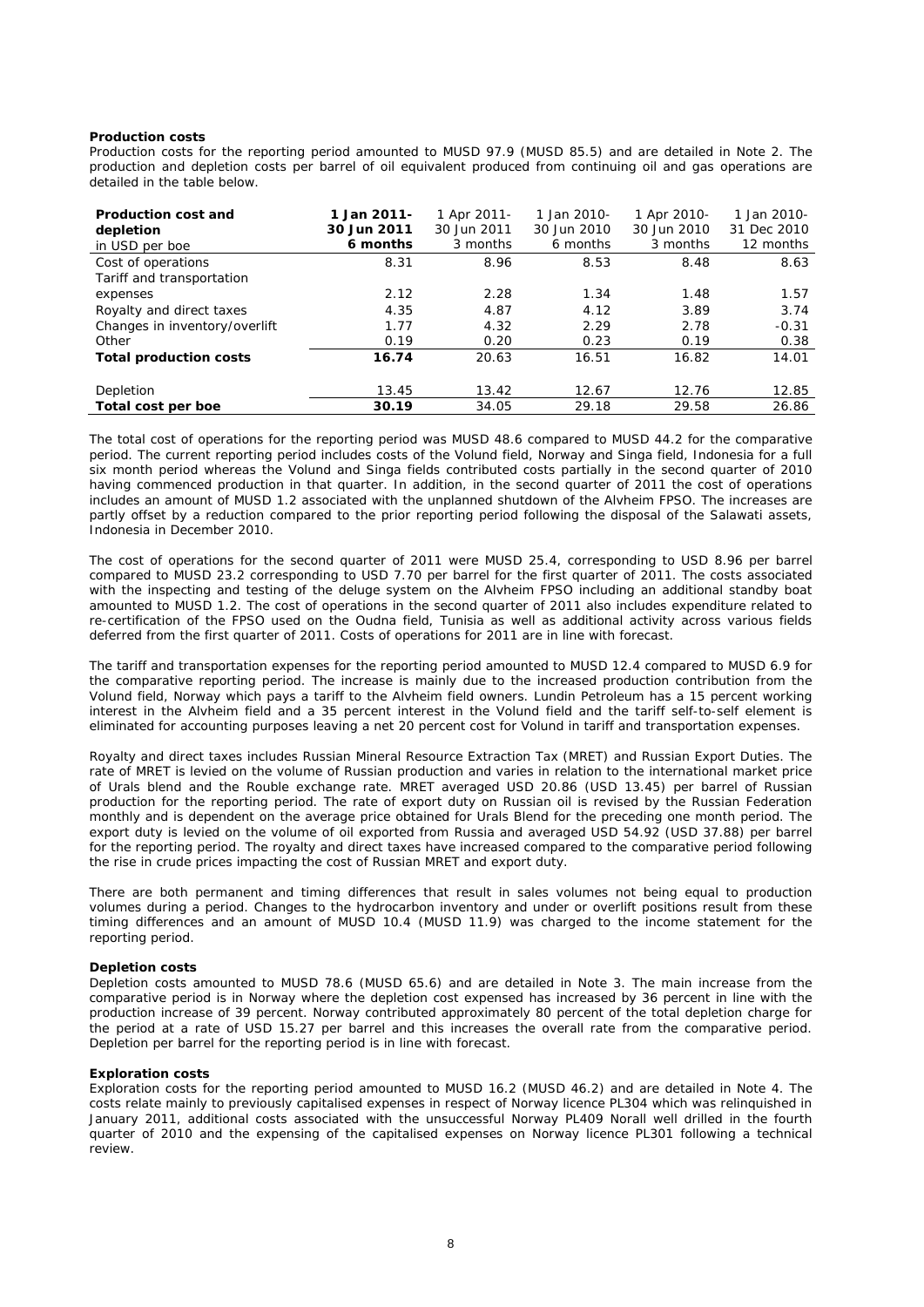Exploration and appraisal costs are capitalised as they are incurred. When exploration drilling is unsuccessful the costs are immediately charged to the income statement as exploration costs. All capitalised exploration costs are reviewed on a regular basis and are expensed where there is uncertainty regarding their recoverability.

### **General, administrative and depreciation expenses**

The general, administrative and depreciation expenses for the reporting period amounted to MUSD 17.7 (MUSD 14.2) of which MUSD 5.7 (MUSD -0.1) related to non-cash charges in relation to a part of the Group's Long-term Incentive Plan (LTIP) scheme. The MUSD 14.2 reported in the comparative reporting period includes an amount of MUSD 5.4 relating to Etrion.

The cost for the second quarter of 2011 was low compared to the first quarter of 2011 due primarily to the partial reversal of the LTIP provision during the second quarter resulting from a lower share price at the balance sheet date. Awards to employees under the Group's LTIP scheme are valued using the Black & Scholes calculation method using the share price as at 30 June 2011. The cost is accrued over the vesting period of the awards in accordance with accounting rules. During the first quarter of 2011, the Lundin Petroleum share price increased by over 9 percent compared to the share price at the end of the fourth quarter of 2010 and accordingly, the cost associated with the LTIP was reflected in the first quarter of 2011. During the second quarter of 2011, the share price decreased by 6 percent compared to the share price at the end of the first quarter of 2011.

#### **Financial income**

Financial income for the reporting period amounted to MUSD 35.0 (MUSD 4.0) and is detailed in Note 5.

Interest income for the reporting period amounted to MUSD 2.6 (MUSD 1.3). The interest income in the reporting period includes an amount of MUSD 1.5 relating to a loan to Etrion Corporation which is no longer eliminated on consolidation, following the distribution of the shares held in Etrion in November 2010.

In March 2011, Lundin Petroleum converted MUSD 13.0 of the MUSD 23.8 convertible loan receivable from Africa Oil Corporation (AOC) loan into 14 million shares in AOC at a conversion price of Canadian Dollars (CAD) 0.90 per share. The shares were subsequently sold on the open market for CAD 2.00 per share realising a gain of MUSD 15.6. In April 2011, the remainder of the loan was converted into 11.85 million shares at a conversion price of CAD 0.90 per share and the shares were sold on the open market for CAD 2.10 per share realising a further gain of MUSD 14.3.

### **Financial expenses**

Financial expenses for the reporting period amounted to MUSD 24.2 (MUSD 16.1) and are detailed in Note 6.

Interest expenses for the reporting period amounted to MUSD 2.8 (MUSD 2.6). In addition, an amount of MUSD 0.6 of interest expense associated with the funding of the development of the Gaupe field was capitalised in the reporting period. In the comparative period an amount of MUSD 1.5 associated with the development of Volund field was capitalised.

Foreign exchange losses amounted to MUSD 13.4 (MUSD 0.6) in the reporting period. The Euro strengthened against both the US Dollar and the Norwegian Kroner during the reporting period giving rise to exchange loss movements on the intercompany loans receivable by a subsidiary using a functional currency of the Euro.

In January 2008, the Group entered into an interest rate hedging contract to fix the LIBOR rate of interest at 3.75 percent per year on MUSD 200 of the Group's USD borrowings for the period from January 2008 until January 2012. An amount of MUSD 3.4 (MUSD 3.5) was charged to the income statement for the reporting period for settlements under the hedging contracts.

A provision for the costs of site restoration is recorded in the balance sheet at the discounted value of the estimated future cost. The effect of the discount is unwound each year and charged to the income statement. An amount of MUSD 2.3 (MUSD 2.0) has been charged to the income statement for the reporting period.

#### **Tax**

The tax charge for the reporting period amounted to MUSD 289.6 (MUSD 112.2) and is detailed in Note 7.

The current tax charge on continuing operations for the reporting period amounted to MUSD 130.7 (MUSD 14.4). In the reporting period, there is a MUSD 112.6 (MUSD 1.9) current tax charge relating to Norway. The tax charge in Norway consists of both the 28 percent onshore regime and the 50 percent offshore regime.

The deferred tax charge amounted to MUSD 158.9 (MUSD 97.9) for the reporting period and arises where tax losses have offset the current tax charge and there is a difference in depreciation for tax and accounting purposes. MUSD 148.2 (MUSD 99.7) of the deferred tax charge is attributable to Norway.

The Group operates in various countries and fiscal regimes where corporate income tax rates are different from the regulations in Sweden. Corporate income tax rates for the Group vary between 20 percent and 78 percent. The effective tax rate for the Group for the reporting period amounted to 69 percent. This effective rate is calculated from the face of the income statement and does not reflect the effective rate of tax paid within each country of operation. The main contributor to the tax charge is Norway where the tax rate is 78 percent reduced by the effect of uplift for tax purposes on development expenditure. The effective rate of cash tax payable in the reporting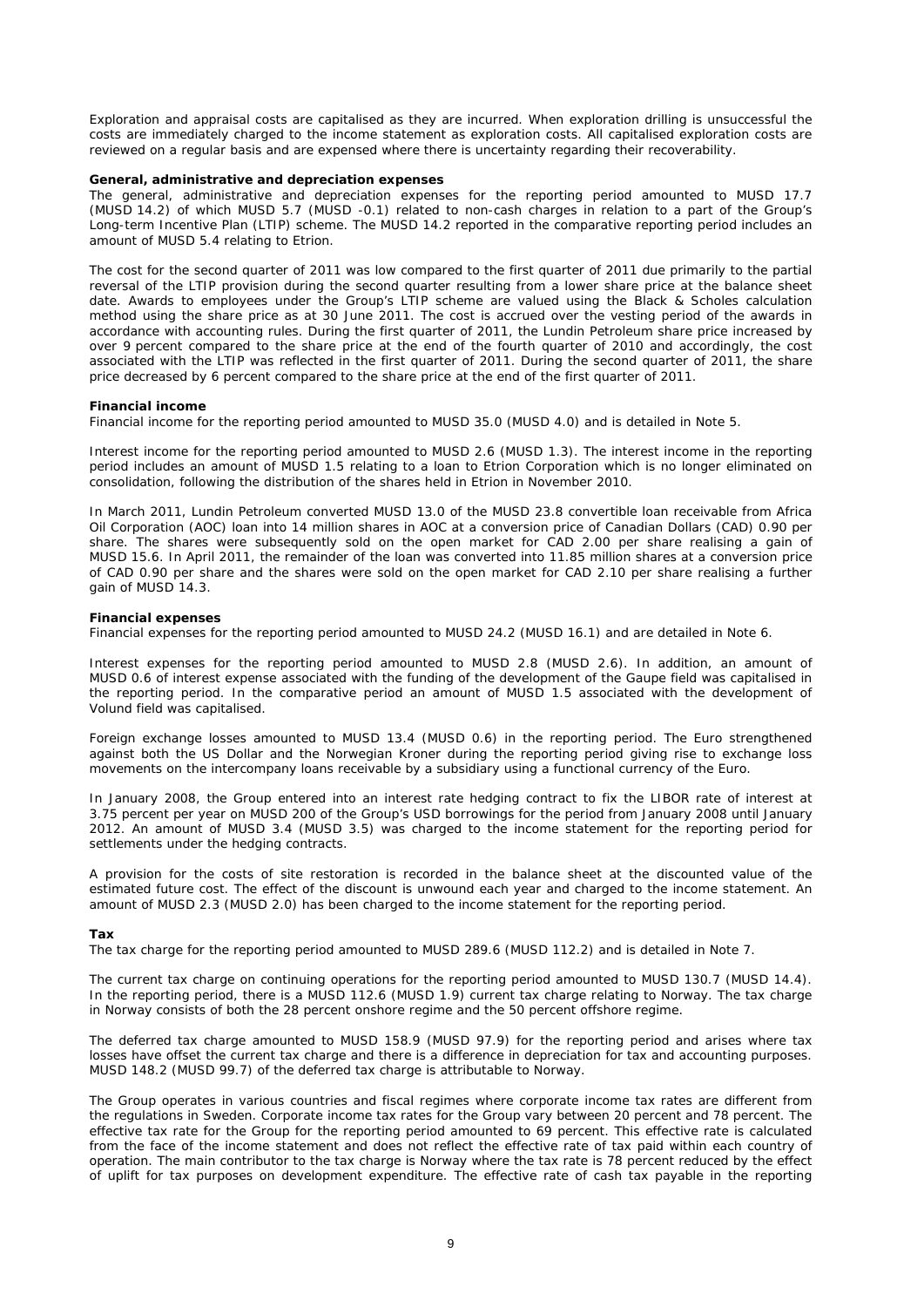period is 31 percent primarily because exploration expenditure and tax allowances on development expenditure provided a tax deduction in Norway during the reporting period. Cash taxes payable in Norway for the reporting period were MUSD 112.6 (MUSD 1.9) and the increase from the comparative period is mainly due to the utilisation of the tax losses in 2010.

## **Non-controlling interest**

The net result attributable to non-controlling interest for the reporting period amounted to MUSD -2.8 (MUSD -5.1) and mainly relates to the non-controlling interest's share in a Russian subsidiary which is fully consolidated.

#### **Discontinued operations**

The net result from discontinued operations for the reporting period amounted to MUSD - (MUSD 369.3). The amount in the comparative period is attributable to the net result for the United Kingdom up to 6 April 2010, the date of the UK spin-off. For more detail refer to Note 8.

## **BALANCE SHEET**

#### **Non-current assets**

Oil and gas properties amounted to MUSD 2,346.1 (MUSD 1,999.0) and are detailed in Note 9.

Development and exploration expenditure incurred for the reporting period was as follows:

| Development expenditure    | 1 Jan 2011-<br>30 Jun 2011 | 1 Apr 2011-<br>30 Jun 2011 | 1 Jan 2010-<br>30 Jun 2010 | 1 Apr 2010-<br>30 Jun 2010 | 1 Jan 2010-<br>31 Dec 2010 |
|----------------------------|----------------------------|----------------------------|----------------------------|----------------------------|----------------------------|
| in MUSD                    | 6 months                   | 3 months                   | 6 months                   | 3 months                   | 12 months                  |
| Norway                     | 92.1                       | 62.6                       | 62.3                       | 20.3                       | 106.3                      |
| France                     | 9.4                        | 6.6                        | 7.4                        | 4.2                        | 13.2                       |
| <b>Netherlands</b>         | 1.2                        | 0.8                        | 2.1                        | 1.3                        | 4.5                        |
| Indonesia                  | 4.1                        | 1.4                        | 8.1                        | 3.1                        | 10.2                       |
| Russia                     | 2.7                        | 1.4                        | 3.7                        | 2.2                        | 6.6                        |
| Development expenditures   |                            |                            |                            |                            |                            |
| from continuing operations | 109.5                      | 72.8                       | 83.6                       | 31.1                       | 140.8                      |
| Discontinued operations -  |                            |                            |                            |                            |                            |
| United Kingdom             | ٠                          |                            | 17.1                       |                            | 17.1                       |
| Development expenditures   | 109.5                      | 72.8                       | 100.7                      | 31.1                       | 157.9                      |

During the reporting period, an amount of MUSD 92.1 of development expenditure was incurred in Norway on the Gaupe field development and the Phase 2 drilling on the Alvheim field. MUSD 62.3 was spent on development projects in Norway in the comparative period, predominantly on the Volund field development and Alvheim drilling.

| <b>Exploration expenditure</b>  | 1 Jan 2011- | 1 Apr 2011- | 1 Jan 2010- | 1 Apr 2010- | 1 Jan 2010- |
|---------------------------------|-------------|-------------|-------------|-------------|-------------|
|                                 | 30 Jun 2011 | 30 Jun 2011 | 30 Jun 2010 | 30 Jun 2010 | 31 Dec 2010 |
| in MUSD                         | 6 months    | 3 months    | 6 months    | 3 months    | 12 months   |
| Norway                          | 152.3       | 92.5        | 29.8        | 1.3         | 160.8       |
| France                          | 0.5         | 0.2         | 0.3         | 0.1         | 1.0         |
| Indonesia                       | 6.4         | 3.5         | 8.0         | 6.8         | 13.5        |
| Russia                          | 4.5         | 2.5         | 10.7        | 5.3         | 18.3        |
| Malaysia                        | 26.4        | 22.0        | 4.7         | 3.1         | 10.6        |
| Congo (Brazzaville)             | 2.7         | 1.2         | 1.3         | 0.7         | 2.5         |
| Vietnam                         | 0.4         | 0.3         | 9.0         | 5.1         | 15.3        |
| Other                           | 0.0         | $-0.7$      | 0.3         | $-0.8$      | 4.4         |
| <b>Exploration expenditures</b> |             |             |             |             |             |
| from continuing operations      | 193.2       | 121.5       | 64.1        | 21.6        | 226.4       |
| Discontinued operations -       |             |             |             |             |             |
| United Kingdom                  |             |             | 0.2         |             | 0.2         |
| <b>Exploration expenditures</b> | 193.2       | 121.5       | 64.3        | 21.6        | 226.6       |

During the reporting period, an amount of MUSD 152.3 of exploration expenditure was incurred in Norway mainly on the Tellus discovery well on licence PL338, the Caterpillar discovery well on licence PL340, the Earb well on licence PL505, the Skalle well on licence PL438 and the Avaldsnes appraisal well on licence PL501. MUSD 26.4 was incurred in Malaysia and was primarily for the drilling and testing of the Tarap well on block SB303.

Other tangible assets amounted to MUSD 16.2 (MUSD 15.3) and represent office fixed assets and real estate.

Financial assets amounted to MUSD 75.5 (MUSD 114.9) and are detailed in Note 10.

Other shares and participations amounted to MUSD 39.8 (MUSD 68.6) and predominantly relate to the shares held in ShaMaran Petroleum which are reflected at market price. Long-term receivables amounted to MUSD - (MUSD 23.8) following the conversion of the convertible loan of MUSD 23.8 provided to AOC during the reporting period.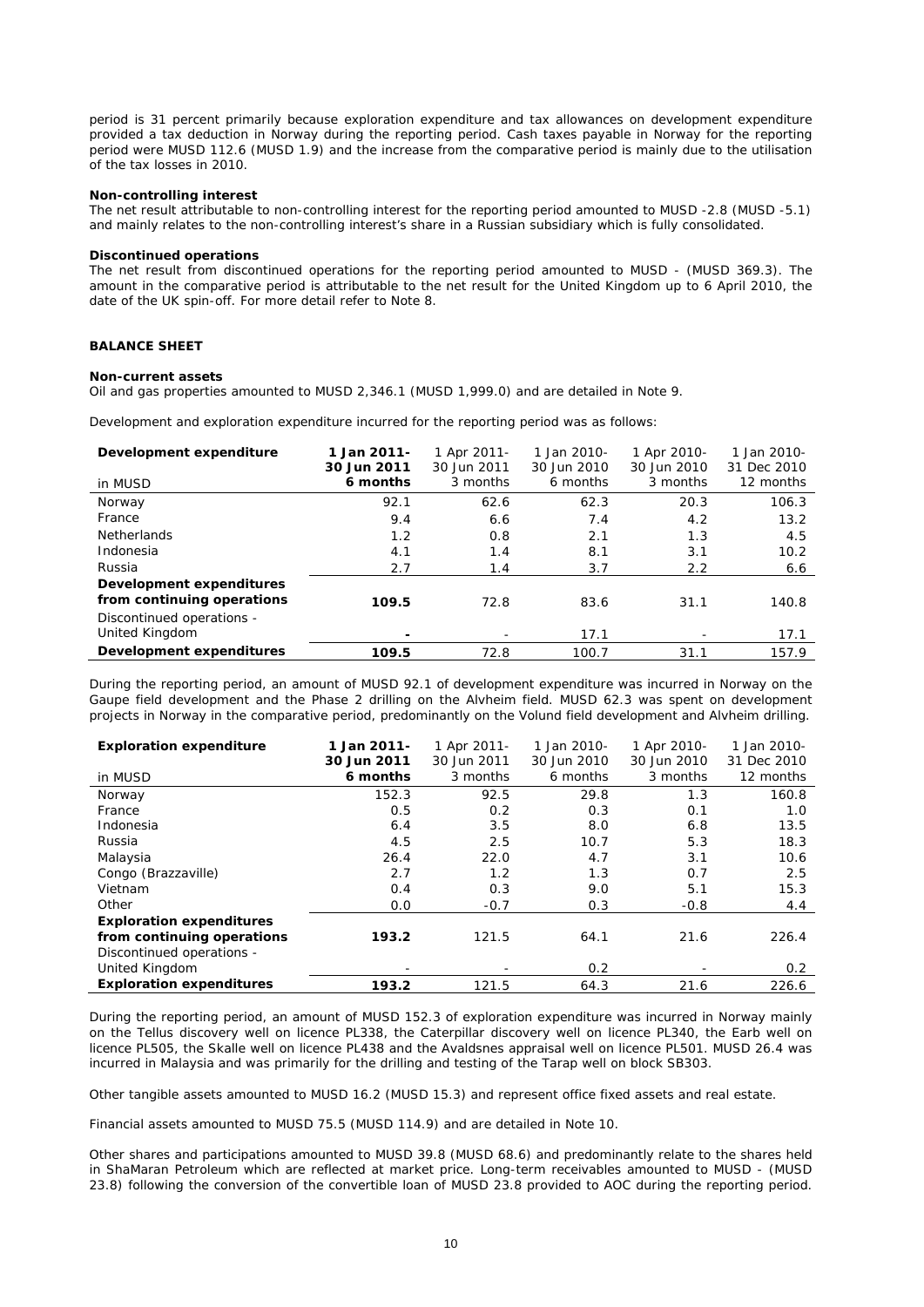Other financial assets amounted to MUSD 31.8 (MUSD 17.8) and mainly represent recoverable VAT paid on costs in Russia amounting to MUSD 19.3 (MUSD 16.5) and Etrion Corporation bonds of MUSD 11.0 (MUSD -) held by Lundin Petroleum.

The deferred tax asset amounted to MUSD 15.7 (MUSD 15.1) and mainly relates to unutilised tax losses in the Netherlands.

#### **Current assets**

Receivables and inventories amounted to MUSD 176.9 (MUSD 236.2) and are detailed in Note 11.

Trade receivables amounted to MUSD 121.8 (MUSD 94.2). Higher oil prices have resulted in the value of the trade receivables being higher at 30 June 2011.

Short-term loan receivable amounted to MUSD - (MUSD 74.5) following repayment of the Etrion loan.

Cash and cash equivalents amounted to MUSD 38.1 (MUSD 48.7). Cash balances are held to meet operational and investment requirements.

#### **Non-current liabilities**

Provisions amounted to MUSD 1,005.3 (MUSD 769.7) and are detailed in Note 12.

The provision for site restoration amounted to MUSD 116.2 (MUSD 93.8) and relates to future decommissioning obligation liabilities in the countries of operations. An amount of MUSD 7.1 was recognised during the second quarter of 2011 for the decommissioning liability following the drilling of the Gaupe wells. A further provision for the liability will be added in the second half of the year as the Gaupe development progresses and the subsea facilities are installed.

The provision for deferred taxes amounted to MUSD 860.8 (MUSD 650.7) and is arising on the excess of book value over the tax value of oil and gas properties. Deferred tax assets are netted off against deferred tax liabilities where they relate to the same jurisdiction in accordance with International Financial Reporting Standards (IFRS).

The provision for Lundin Petroleum's LTIP scheme amounted to MUSD 20.7 (MUSD 18.8).

Other provisions amounted to MUSD 5.8 (MUSD 5.0) and include a termination indemnity provision in Tunisia.

Long term interest bearing debt amounted to MUSD 157.0 (MUSD 458.8) and relates to the outstanding loan under the Group's MUSD 850 revolving borrowing base facility.

#### **Current liabilities**

Other current liabilities amounted to MUSD 312.9 (MUSD 185.0) and are detailed in Note 13.

Tax payables amounted to MUSD 129.7 (MUSD 39.7). The amount includes both a tax accrual for the current reporting period and liabilities which relate to the 2010 taxable results which were not due to be settled as at 30 June 2011, but will be paid when they become due in 2011.

Joint venture creditors amounted to MUSD 152.5 (MUSD 100.9) and relate to ongoing operational costs.

The short term portion of the fair value of the interest rate swap entered into in January 2008 is included in current liabilities and amounted to MUSD 3.7 (MUSD 6.9).

#### **PARENT COMPANY**

The business of the Parent Company is investment in and management of oil and gas assets. The net result for the Parent Company amounted to MSEK -48.7 (MSEK -24.3) for the reporting period.

The result includes general and administrative expenses of MSEK 52.9 (MSEK 28.0), financial income of MSEK 2.8 (MSEK 12.0) for supporting certain financial obligations for ShaMaran Petroleum and interest expense of MSEK 11.8 (MSEK 28.1). The comparative result for 2010 includes a dividend received from a subsidiary of MSEK 3,995.2.

#### **RELATED PARTY TRANSACTIONS**

During the reporting period, the Group has entered into transactions with related parties on a commercial basis as described below:

The Group received MUSD 0.3 (MUSD 0.3) from ShaMaran Petroleum for the provision of office and other services and MUSD 0.5 (MUSD 1.5) for supporting certain financial obligations.

The Group received MUSD 0.2 (MUSD 0.2) from AOC being interest on a loan of MUSD - (MUSD 23.8) that was converted into shares in the reporting period.

The Group paid MUSD 0.3 (MUSD 0.1) to other related parties in respect of aviation services received.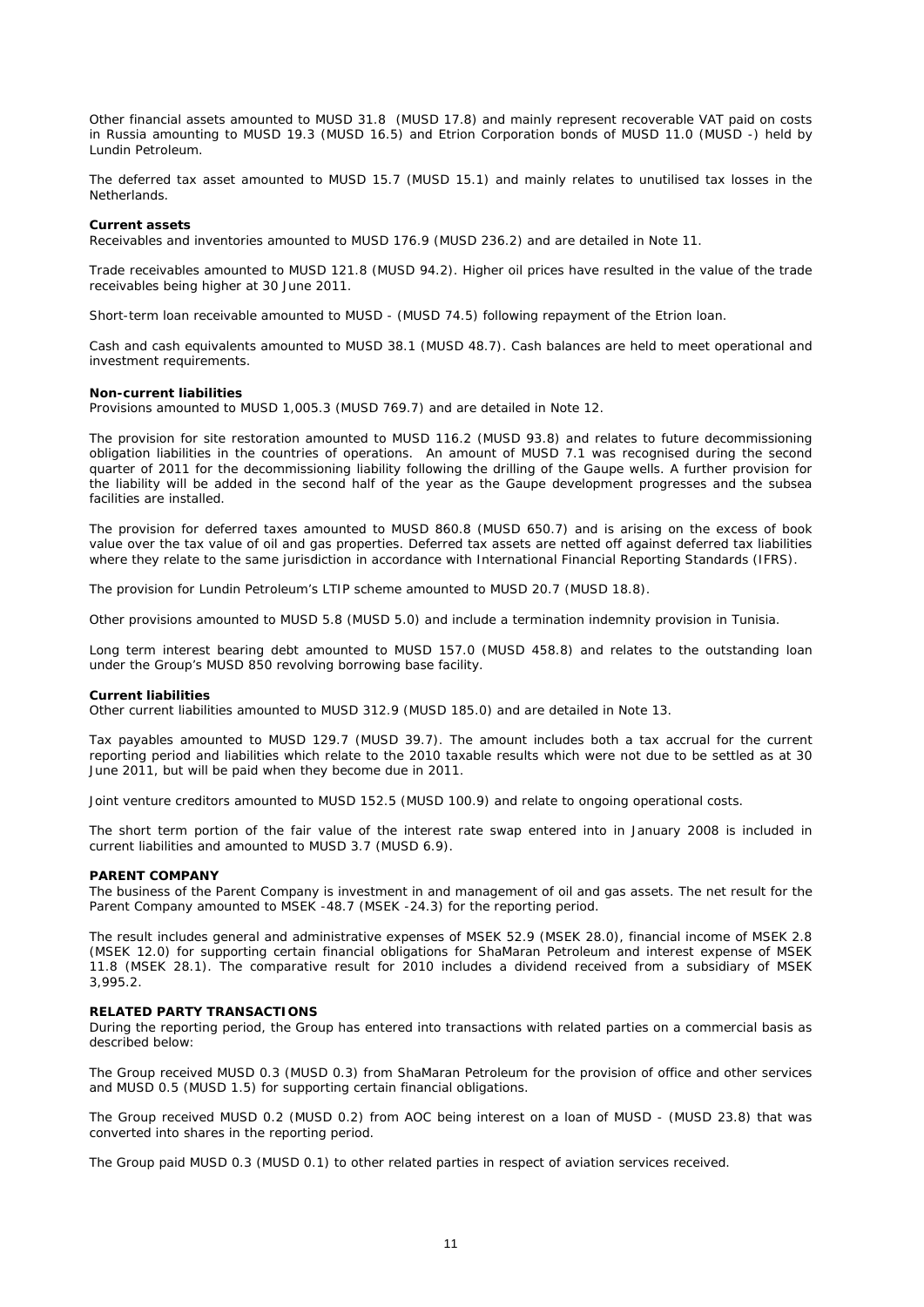Furthermore, Etrion has reimbursed the Euro loan provided by the group which amounted to MUSD 83.0 at the time of the reimbursement in May 2011. Interest of MUSD 1.5 (MUSD 0.3) was charged on the loan in the reporting period.

## **LIQUIDITY**

Lundin Petroleum has a secured revolving borrowing base facility of MUSD 850 with a seven year term expiring in 2014, of which MUSD 157.0 was drawn in cash as at 30 June 2011. The MUSD 850 facility is a revolving borrowing base facility secured against certain cash flows generated by the Group. The amount available under the facility is recalculated every six months based upon the calculated cash flow generated by certain producing fields at an oil price and economic assumptions agreed with the banking syndicate providing the facility and is currently in excess of the facility size. The facility has reached a stage where availability reduces every six months. The maximum amount that can be drawn under the facility has been reduced to MUSD 740 and will continue to reduce until maturity of the facility.

Lundin Petroleum has, through its subsidiary Lundin Malaysia BV, entered into five Production Sharing Contracts (PSC) with Petroliam Nasional Berhad, the oil and gas company of the Government of Malaysia (Petronas), in respect of the six operated blocks in Malaysia. BNP Paribas, on behalf of Lundin Malaysia BV has issued bank guarantees in support of the work commitments in relation to these PSCs amounting to MUSD 103.2. In addition, BNP Paribas has issued additional bank guarantees to cover work commitments in Indonesia amounting to MUSD 4.2.

#### **SUBSEQUENT EVENTS**

In July 2011, Lundin Petroleum completed the drilling of well 25/10-11 on the Earb South prospect in PL505. The well encountered three separate hydrocarbon bearing Jurassic sandstones sequences with poor reservoir quality. The well was tested and flowed oil and gas to surface but the reservoir was tight and further work will be required to determine whether the discovery can be commercialised.

### **SHARE DATA**

Lundin Petroleum AB's issued share capital amounted to SEK 3,179,106 represented by 317,910,580 shares with a quota value of SEK 0.01 each.

As at 30 June 2011, Lundin Petroleum held 6,882,638 of its own shares.

#### **REMUNERATION**

In 2008, Lundin Petroleum implemented a LTIP scheme consisting of a Unit Bonus Plan which provides for an annual grant of units that will lead to a cash payment at vesting. The LTIP will be payable over a period of three years from award. The cash payment will be determined at the end of each vesting period by multiplying the number of units then vested by the share price. The share price for determining the cash payment at the end of each vesting period will be the 5 trading day average closing Lundin Petroleum share price prior to and following the actual vesting date.

The AGM held on 13 May 2009 approved the 2009 LTIP and divided it into one plan for Executive Management (being the President and Chief Executive Officer, the Chief Operating Officer, the Chief Financial Officer and the Senior Vice President Operations) and one plan for certain other employees.

The LTIP for Executive Management includes 5,500,928 phantom options with an exercise price of SEK 52.91 (rebased from 4,000,000 phantom options and SEK 72.76 respectively following the distribution of the EnQuest and Etrion shares). The phantom options will vest in May 2014 being the fifth anniversary of the date of grant. The recipients will be entitled to receive a cash payment equal to the average closing price of the Company's shares during the fifth year following grant, less the exercise price, multiplied by the number of phantom options.

The number of units relating to the 2009, 2010 and 2011 Unit Bonus Plans outstanding as at 30 June 2011 were 219,985, 470,619, and 425,850.

### **ACCOUNTING PRINCIPLES**

The financial statements of the Group have been prepared in accordance with International Accounting Standard (IAS) 34, Interim Reporting, and the Swedish Annual Accounts Act (1995:1554). The accounting policies adopted are consistent with those followed in the preparation of the Group's annual financial statements for the year ended 31 December 2010.

The financial statements of the Parent Company are prepared in accordance with accounting principles generally accepted in Sweden, applying RFR 2 issued by the Swedish Financial Reporting Board and the Annual accounts Act (1995:1554).

Under Swedish company regulations it is not allowed to report the Parent Company results in any other currency than SEK and consequently the Parent Company financial statements are still reported in SEK and not in USD.

#### **RISKS AND UNCERTAINTIES**

The major risk the Group faces is the nature of oil and gas exploration and production itself. Oil and gas exploration, development and production involve high operational and financial risks, which even a combination of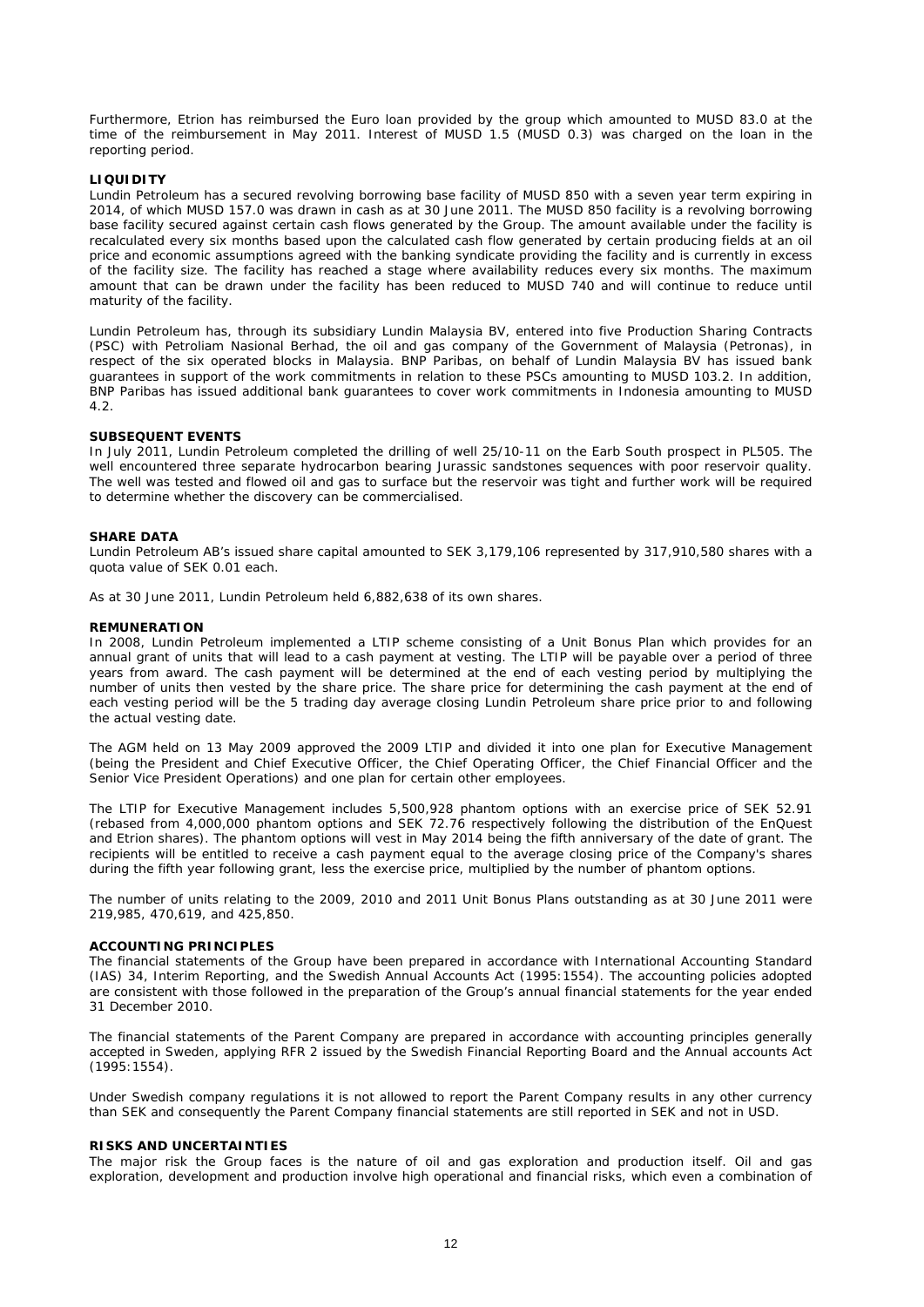experience, knowledge and careful evaluation may not be able to fully eliminate or which are beyond the Company's control. Lundin Petroleum's long-term commercial success depends on its ability to find, acquire, develop and commercially produce oil and natural gas reserves. A future increase in Lundin Petroleum's reserves will depend not only on its ability to explore and develop any properties that Lundin Petroleum may have from time to time, but also on its ability to select and acquire suitable producing properties or prospects. In addition, there is no assurance that commercial quantities of oil and gas will be discovered or acquired by Lundin Petroleum.

## **Operational risk**

The Group faces a number of risks and uncertainties in the areas of operation which may have an adverse impact on its ability to successfully pursue its exploration, appraisal and development plans as well as on its production of oil and gas. A more detailed analysis of the operational risks faced by Lundin Petroleum is given in the Company's annual report for 2010.

Lundin Petroleum is, and will be, actively engaged in oil and gas operations in various countries. Lundin Petroleum's exploration, development and production activities may be subject to political and economic uncertainties, expropriation of property and cancellation or modification of contract rights, taxation, royalties, duties, foreign exchange restrictions and other risks arising out of foreign governmental sovereignty over the areas in which Lundin Petroleum's operations are conducted, as well as risks of loss in some countries due to civil strife, acts of war, guerrilla activities and insurrection. Further, certain aspects of Lundin Petroleum's exploration and production programmes require the consent or favourable decisions of governmental bodies.

### **Financial risk**

As an international oil and gas exploration and production company operating globally, Lundin Petroleum is exposed to financial risks such as fluctuations in oil price, currency rates, interest rates as well as liquidity and credit risks. The Company shall seek to control these risks through sound management practice and the use of internationally accepted financial instruments, such as oil price, currency and interest rate hedges. Lundin Petroleum uses financial instruments solely for the purpose of minimising risks in the Company's business. A more detailed analysis of the financial risks faced by Lundin Petroleum and how it addresses these risks is given in the Company's annual report for 2010.

## **Derivative financial instruments**

The Group entered into an interest hedging contract on 8 January 2008, fixing the LIBOR rate of interest at 3.75 percent p.a. on MUSD 200 of the Group's USD borrowings for the period January 2008 to January 2012. The interest rate contract relates to the current credit facility. Under IAS 39, the interest rate contract is effective and qualifies for hedge accounting. Changes in fair value of this contract are charged directly to other comprehensive income. As at 30 June 2011, there is a current liability in the balance sheet amounting to MUSD 3.7 (MUSD 6.9) representing the fair value of the outstanding part of the interest rate contract.

## **EXCHANGE RATES**

For the preparation of the financial statements for the reporting period, the following currency exchange rates have been used.

|                     | 30 Jun 2011 |            |         | 30 Jun 2010 | 31 Dec 2010 |            |
|---------------------|-------------|------------|---------|-------------|-------------|------------|
|                     | Average     | Period end | Average | Period end  | Average     | Period end |
| 1 USD equals NOK    | 5.5763      | 5.3882     | 6.0286  | 6.4970      | 6.0345      | 5.8564     |
| 1 USD equals Euro   | 0.7127      | 0.6919     | 0.7527  | 0.8149      | 0.7537      | 0.7484     |
| 1 USD equals Rouble | 28.6112     | 27.9527    | 30.0521 | 31.1971     | 30.3570     | 30.5493    |
| 1 USD equals SEK    | 6.3699      | 6.3474     | 7.3733  | 7.7629      | 7.1954      | 6.7097     |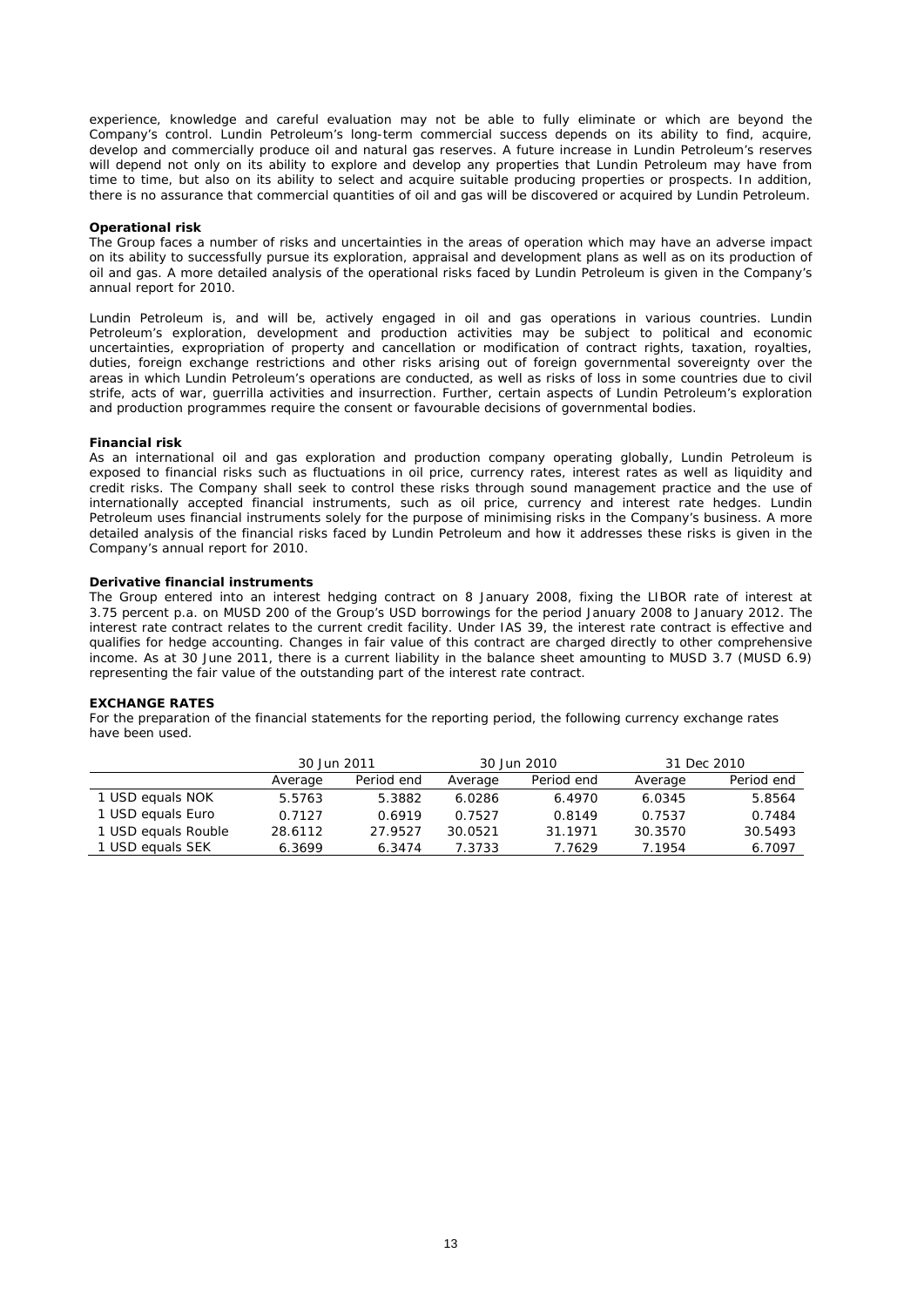## **CONSOLIDATED INCOME STATEMENT**

|                                                                      |                | 1 Jan 2011-<br>30 Jun 2011 | 1 Apr 2011-<br>30 Jun 2011 | 1 Jan 2010-<br>30 Jun 2010 | 1 Apr 2010-<br>30 Jun 2010 | 1 Jan 2010-<br>31 Dec 2010 |
|----------------------------------------------------------------------|----------------|----------------------------|----------------------------|----------------------------|----------------------------|----------------------------|
| <b>Expressed in TUSD</b>                                             | Note           | 6 months                   | 3 months                   | 6 months                   | 3 months                   | 12 months                  |
| Continuing operations<br>Operating income                            |                |                            |                            |                            |                            |                            |
| Net sales of oil and gas                                             | 1              | 614,244                    | 324,672                    | 354,375                    | 188,826                    | 785,162                    |
| Other operating income                                               |                | 4,724                      | 2,538                      | 1,804                      | 860                        | 13,437                     |
|                                                                      |                | 618,968                    | 327,210                    | 356,179                    | 189,686                    | 798,599                    |
| Cost of sales                                                        |                |                            |                            |                            |                            |                            |
| Production costs                                                     | 2              | $-97,922$                  | $-58,461$                  | $-85,470$                  | $-46,288$                  | $-157,065$                 |
| Depletion costs                                                      | 3              | $-78,634$                  | $-38,015$                  | $-65,622$                  | $-35,123$                  | $-145,316$                 |
| <b>Exploration costs</b>                                             | $\overline{4}$ | $-16,186$                  | -6,176                     | $-46, 173$                 | $-12,670$                  | $-127,534$                 |
| <b>Gross profit</b>                                                  |                | 426,226                    | 224,558                    | 158,914                    | 95,605                     | 368,684                    |
| Gain on sale of assets                                               |                |                            |                            |                            |                            | 66,126                     |
| Other income                                                         |                | 515                        | 289                        | 428                        | 224                        | 1,044                      |
| General, administration and                                          |                |                            |                            |                            |                            |                            |
| depreciation expenses                                                |                | $-17,658$                  | $-2,855$                   | $-14,177$                  | $-5,503$                   | $-42,004$                  |
| <b>Operating profit</b>                                              |                | 409,083                    | 221,992                    | 145,165                    | 90,326                     | 393,850                    |
| <b>Result from financial investments</b>                             |                |                            |                            |                            |                            |                            |
| Financial income                                                     | 5              | 35,045                     | 17,792                     | 3,991                      | $-2,025$                   | 20,956                     |
| Financial expenses                                                   | 6              | $-24,216$                  | $-10,162$                  | $-16,120$                  | $-9,419$                   | $-33,463$                  |
|                                                                      |                | 10,829                     | 7,630                      | $-12,129$                  | $-11,444$                  | $-12,507$                  |
| Profit before tax                                                    |                | 419,912                    | 229,622                    | 133,036                    | 78,882                     | 381,343                    |
| Tax                                                                  | 7              | $-289,568$                 | $-152,713$                 | $-112,226$                 | $-71,663$                  | $-251,865$                 |
| Net result from continuing                                           |                |                            |                            |                            |                            |                            |
| operations                                                           |                | 130,344                    | 76,909                     | 20,810                     | 7,219                      | 129,478                    |
| Discontinued operations                                              |                |                            |                            |                            |                            |                            |
| Net result from discontinued<br>operations                           | 8              |                            |                            | 369,275                    | 358,353                    | 368,992                    |
| <b>Net result</b>                                                    |                | 130,344                    | 76,909                     | 390,085                    | 365,572                    | 498,470                    |
| Net result attributable to the                                       |                |                            |                            |                            |                            |                            |
| shareholders of the Parent<br>Company:                               |                |                            |                            |                            |                            |                            |
| From continuing operations                                           |                | 133,148                    | 78,019                     | 25,918                     | 10,041                     | 142,883                    |
| From discontinued operations                                         |                |                            |                            | 369,275                    | 358,353                    | 368,992                    |
|                                                                      |                | 133,148                    | 78,019                     | 395,193                    | 368,394                    | 511,875                    |
| Net result attributable to Non-                                      |                |                            |                            |                            |                            |                            |
| controlling interest:                                                |                |                            |                            |                            |                            |                            |
| From continuing operations                                           |                | $-2,804$                   | $-1,110$                   | $-5,108$                   | $-2,822$                   | $-13,405$                  |
| From discontinued operations                                         |                |                            |                            |                            |                            |                            |
|                                                                      |                | $-2,804$                   | $-1,110$                   | $-5,108$                   | $-2,822$                   | $-13,405$                  |
| Net result                                                           |                | 130,344                    | 76,909                     | 390,085                    | 365,572                    | 498,470                    |
| Earnings per share $-$ USD <sup>1</sup>                              |                |                            |                            |                            |                            |                            |
| From continuing operations                                           |                | 0.43                       | 0.25                       | 0.08                       | 0.02                       | 0.46                       |
| From discontinued operations                                         |                |                            |                            | 1.18                       | 1.15                       | 1.18                       |
|                                                                      |                | 0.43                       | 0.25                       | 1.26                       | 1.17                       | 1.64                       |
| Diluted earnings per share $-$ USD $1$<br>From continuing operations |                | 0.43                       | 0.25                       | 0.08                       | 0.02                       | 0.46                       |
| From discontinued operations                                         |                |                            |                            | 1.18                       | 1.15                       | 1.18                       |
|                                                                      |                | 0.43                       | 0.25                       | 1.26                       | 1.17                       | 1.64                       |

 $<sup>1</sup>$  Based on net result attributable to shareholders of the Parent Company.</sup>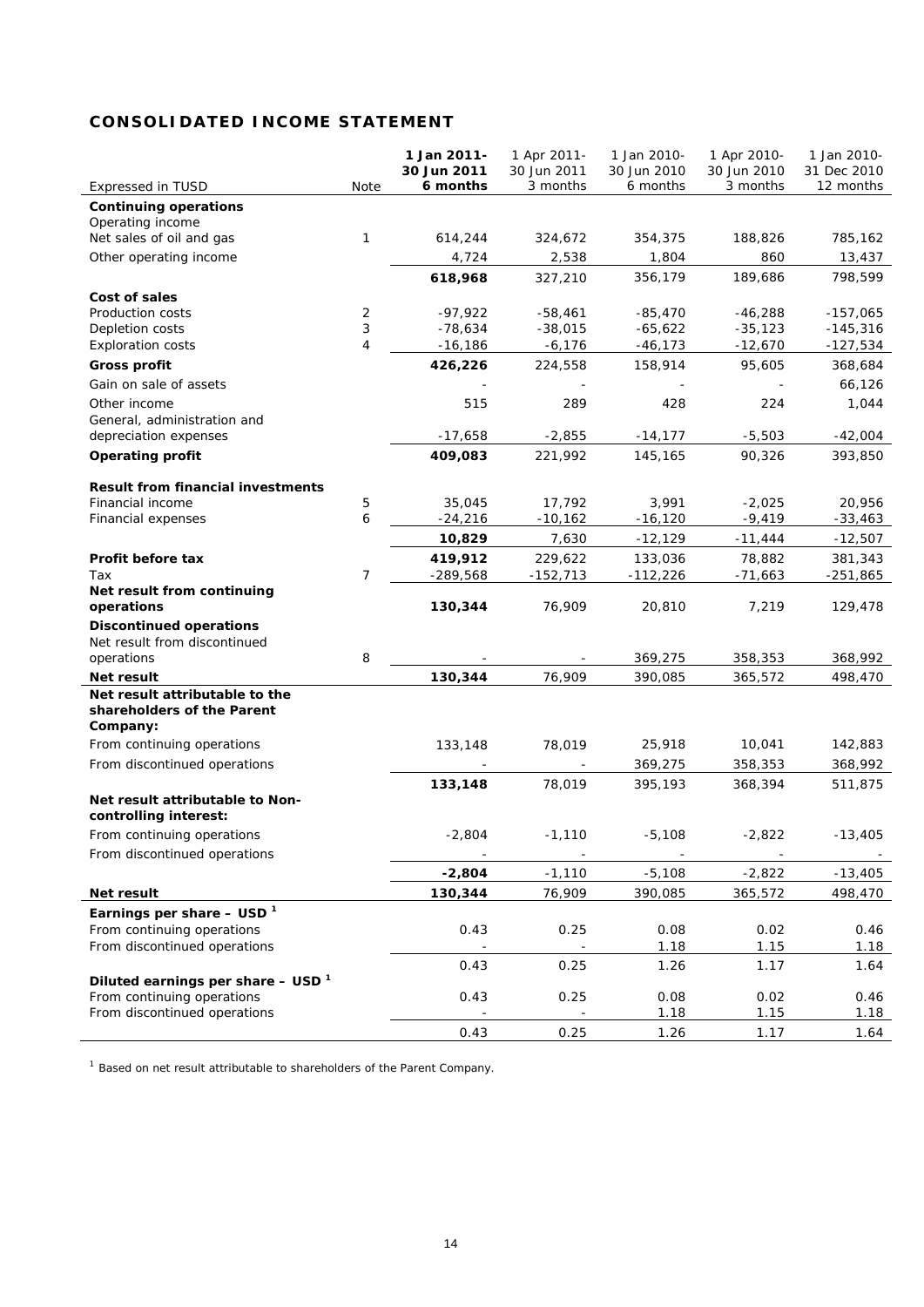## **CONSOLIDATED STATEMENT OF COMPREHENSIVE INCOME**

| Expressed in TUSD                              | 1 Jan 2011-<br>30 Jun 2011<br>6 months | 1 Apr 2011-<br>30 Jun 2011<br>3 months | 1 Jan 2010-<br>30 Jun 2010<br>6 months | 1 Apr 2010-<br>30 Jun 2010<br>3 months | 1 Jan 2010-<br>31 Dec 2010<br>12 months |
|------------------------------------------------|----------------------------------------|----------------------------------------|----------------------------------------|----------------------------------------|-----------------------------------------|
| Net result                                     | 130,344                                | 76,909                                 | 390,085                                | 365,572                                | 498,470                                 |
| Other comprehensive income                     |                                        |                                        |                                        |                                        |                                         |
| Exchange differences foreign operations        | 74,456                                 | 19,888                                 | $-103,877$                             | $-70,207$                              | -43,972                                 |
| Cash flow hedges                               | 3,635                                  | 1,699                                  | $-1,004$                               | $-47$                                  | -378                                    |
| Available-for-sale financial assets            | $-31,058$                              | $-10,603$                              | 6,183                                  | $-2,600$                               | 53,128                                  |
| Income tax relating to other                   |                                        |                                        |                                        |                                        |                                         |
| comprehensive income                           | $-909$                                 | $-425$                                 | $-243$                                 | 1,429                                  | $-1,771$                                |
| Other comprehensive income, net of             |                                        |                                        |                                        |                                        |                                         |
| tax                                            | 46,124                                 | 10,559                                 | -98,941                                | $-71,425$                              | 7,007                                   |
| Total comprehensive income                     | 176,468                                | 87,468                                 | 291,144                                | 294,147                                | 505,477                                 |
| Total comprehensive income<br>attributable to: |                                        |                                        |                                        |                                        |                                         |
| Shareholders of the Parent Company             | 174,655                                | 87,818                                 | 297,946                                | 299,458                                | 510,165                                 |
| Non-controlling interest                       | 1,813                                  | $-350$                                 | $-6,802$                               | $-5,311$                               | -4,688                                  |
|                                                | 176,468                                | 87,468                                 | 291,144                                | 294,147                                | 505,477                                 |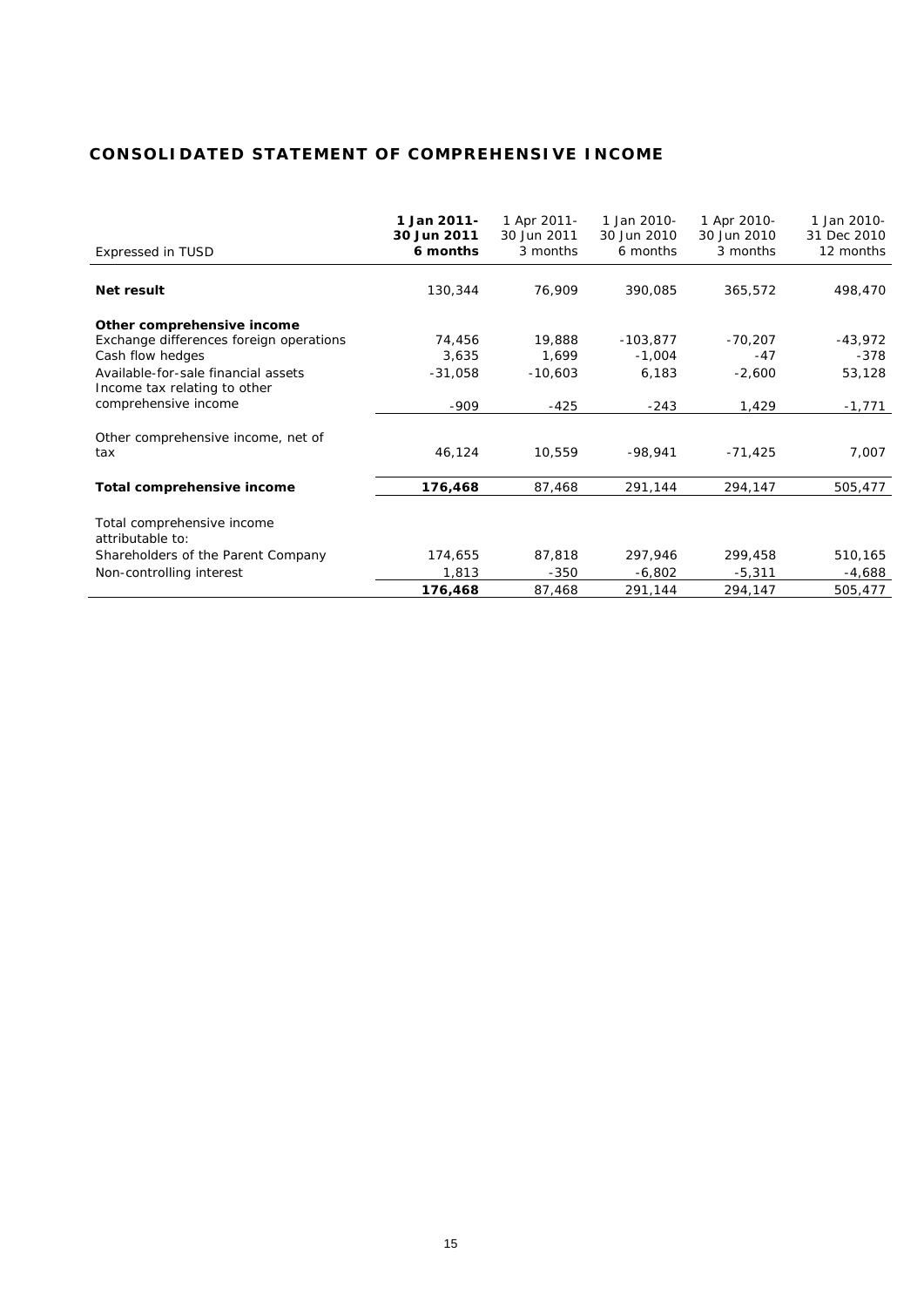## **CONSOLIDATED BALANCE SHEET**

| <b>Expressed in TUSD</b>                        | <b>Note</b> | 30 June 2011 | 31 December 2010 |
|-------------------------------------------------|-------------|--------------|------------------|
| <b>ASSETS</b>                                   |             |              |                  |
| <b>Non-current assets</b>                       |             |              |                  |
| Oil and gas properties                          | 9           | 2,346,132    | 1,998,971        |
| Other tangible assets                           |             | 16,232       | 15,271           |
| <b>Financial assets</b>                         | 10          | 75,452       | 114,878          |
| Deferred tax                                    |             | 15,681       | 15,066           |
| <b>Total non-current assets</b>                 |             | 2,453,497    | 2,144,186        |
| <b>Current assets</b>                           |             |              |                  |
| Receivables and inventories                     | 11          | 176,905      | 236,247          |
| Cash and cash equivalents                       |             | 38,127       | 48,703           |
| <b>Total current assets</b>                     |             | 215,032      | 284,950          |
| <b>TOTAL ASSETS</b>                             |             | 2,668,529    | 2,429,136        |
|                                                 |             |              |                  |
| <b>EQUITY AND LIABILITIES</b>                   |             |              |                  |
| <b>Equity</b>                                   |             |              |                  |
| Shareholders <sup>2</sup> equity                |             | 1,095,071    | 920,416          |
| Non-controlling interest                        |             | 78,966       | 77,365           |
| <b>Total equity</b>                             |             | 1,174,037    | 997,781          |
| <b>Non-current liabilities</b>                  |             |              |                  |
| Provisions                                      | 12          | 1,005,253    | 769,687          |
| <b>Bank loans</b>                               |             | 157,000      | 458,835          |
| Other non-current liabilities                   |             | 19,355       | 17,836           |
| <b>Total non-current liabilities</b>            |             | 1,181,608    | 1,246,358        |
| <b>Current liabilities</b>                      |             |              |                  |
| Other current liabilities                       | 13          | 312,884      | 184,997          |
| <b>Total current liabilities</b>                |             | 312,884      | 184,997          |
| TOTAL EQUITY AND LIABILITIES                    |             | 2,668,529    | 2,429,136        |
|                                                 |             |              |                  |
| Pledged assets<br><b>Contingent liabilities</b> |             | 735,322      | 459,220          |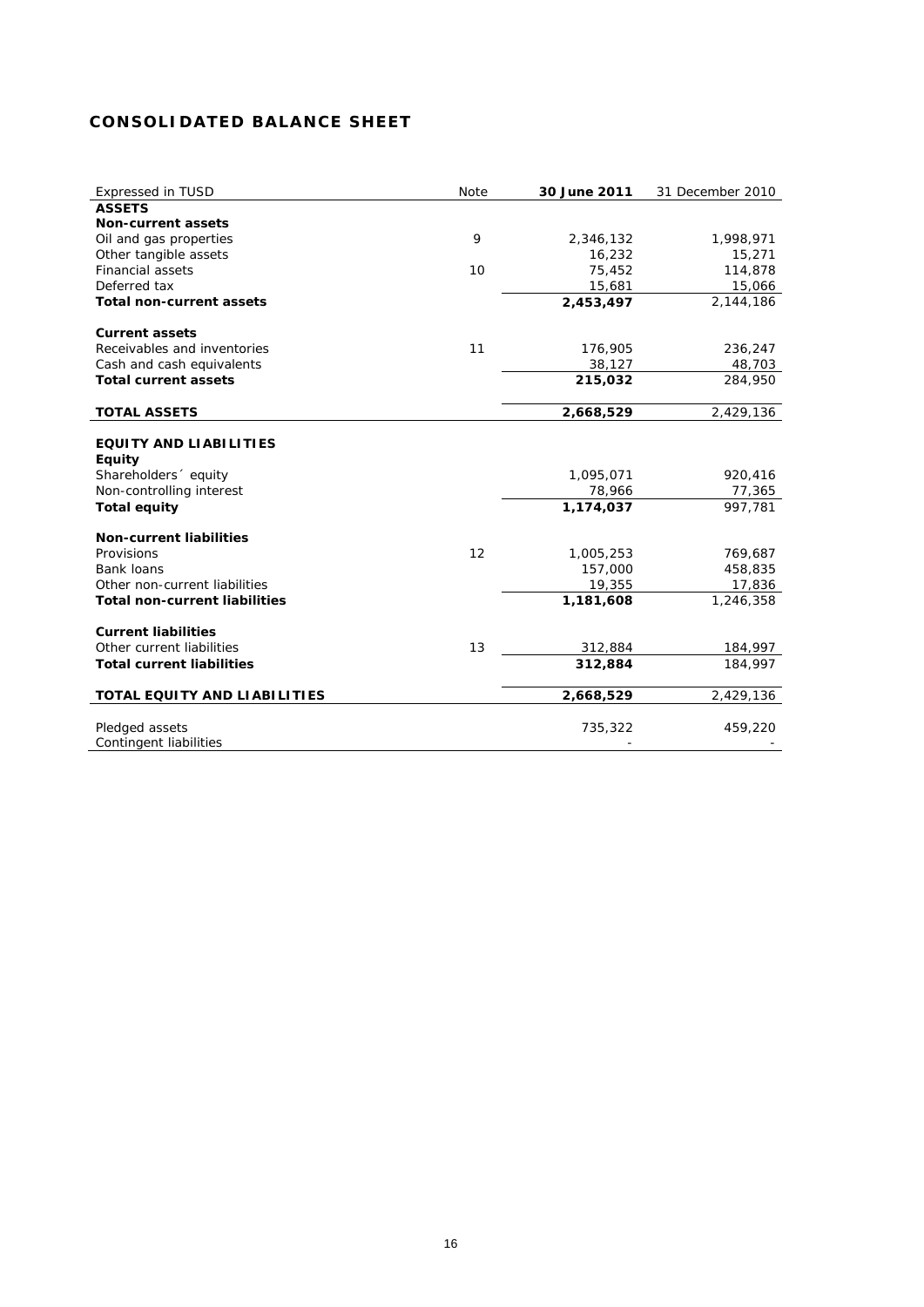## **CONSOLIDATED STATEMENT OF CASH FLOW**

| <b>Expressed in TUSD</b>                                                                                          | 1 Jan 2011-<br>30 Jun 2011<br>6 months | 1 Apr 2011-<br>30 Jun 2011<br>3 months | 6 months   | 1 Jan 2010- 1 Apr 2010-<br>30 Jun 2010 30 Jun 2010 31 Dec 2010<br>3 months | 1 Jan 2010-<br>12 months |
|-------------------------------------------------------------------------------------------------------------------|----------------------------------------|----------------------------------------|------------|----------------------------------------------------------------------------|--------------------------|
| Cash flow from operations                                                                                         |                                        |                                        |            |                                                                            |                          |
| Net result                                                                                                        | 130,344                                | 76,909                                 | 390,085    | 365,572                                                                    | 498,470                  |
| Gain on sale of assets                                                                                            |                                        | $\overline{\phantom{a}}$               | $-358,353$ | $-358,353$                                                                 | -424,196                 |
| Adjustments for non-cash related items                                                                            | 384,345                                | 190,278                                | 255,030    | 126,612                                                                    | 575,955                  |
| Interest received                                                                                                 | 1,090                                  | 460                                    | 294        | 266                                                                        | 589                      |
| Interest paid                                                                                                     | $-4,386$                               | $-2,901$                               | -467       | 851                                                                        | $-2,937$                 |
| Income taxes paid                                                                                                 | $-44,668$                              | $-26,693$                              | $-10,383$  | $-3,913$                                                                   | $-25,029$                |
| Changes in working capital                                                                                        | 93,120                                 | 120,005                                | $-55,837$  | $-29,090$                                                                  | $-65,734$                |
| Total cash flow from operations                                                                                   | 559,845                                | 358,058                                | 220,369    | 101,945                                                                    | 557,118                  |
| Cash flow used for investments                                                                                    |                                        |                                        |            |                                                                            |                          |
| Investment in subsidiary assets                                                                                   |                                        |                                        | -8,633     | $-8,633$                                                                   | $-22,553$                |
| Investment in associated company                                                                                  |                                        |                                        | 225        | 225                                                                        | 235                      |
| Proceeds from sale of other shares and participations                                                             | 53,938                                 | 25,353                                 | 478        | 314                                                                        | 446                      |
| Change in other financial fixed assets                                                                            | $-10,984$                              | $-10,984$                              | 247        | 327                                                                        | 39                       |
| Other payments                                                                                                    | $-911$                                 | $-354$                                 | $-1,278$   | $-1,163$                                                                   | $-3,085$                 |
| Divestment                                                                                                        |                                        | $\overline{\phantom{a}}$               | $-25,003$  | $\overline{\phantom{a}}$                                                   | $-65,808$                |
| Investment in intangible assets                                                                                   |                                        |                                        | $-184$     | $-184$                                                                     | $-200$                   |
| Investment in oil and gas properties                                                                              | $-302,748$                             | -194,428                               | $-165,721$ | $-53,242$                                                                  | $-348,819$               |
| Investment in solar power properties                                                                              |                                        |                                        | $-9,310$   | $-6,477$                                                                   | $-21,210$                |
| Investment in office equipment and other assets                                                                   | $-2,071$                               | -764                                   | $-2,459$   | $-1,708$                                                                   | $-4,853$                 |
| Total cash flow used for investments                                                                              | $-262,776$                             | $-181, 177$                            | $-211,638$ | $-70,541$                                                                  | $-465,808$               |
| Cash flow used for/from financing                                                                                 |                                        |                                        |            |                                                                            |                          |
| Changes in long-term receivables                                                                                  |                                        |                                        |            |                                                                            | -75,324                  |
| Changes in long-term liabilities                                                                                  | $-304,713$                             | $-164,892$                             | 11,018     | $-15,993$                                                                  | $-49,609$                |
| Paid financing fees                                                                                               |                                        |                                        | -51        | -3                                                                         | -51                      |
| Purchase of own shares                                                                                            |                                        |                                        | $-7,889$   | $-7,889$                                                                   | $-10,712$                |
| Proceeds from share issuance subsidiary company                                                                   |                                        |                                        |            |                                                                            | 15,191                   |
| Dividend paid to non-controlling interests                                                                        | $-212$                                 | $-212$                                 |            | $\overline{\phantom{a}}$                                                   |                          |
| Total cash flow used for/from financing                                                                           | $-304,925$                             | $-165, 104$                            | 3,078      | $-23,885$                                                                  | $-120,505$               |
| Change in cash and cash equivalents<br>Cash and cash equivalents at the beginning of the                          | $-7,856$                               | 11,777                                 | 11,809     | 7,519                                                                      | $-29,195$                |
| period<br>Currency exchange difference in cash and cash                                                           | 48,703                                 | 26,564                                 | 77,338     | 85,326                                                                     | 77,338                   |
| equivalents                                                                                                       | $-2.720$                               | $-214$                                 | 727        | $-2.971$                                                                   | 560                      |
| Cash and cash equivalents at the end of the<br>period                                                             | 38,127                                 | 38,127                                 | 89,874     | 89,874                                                                     | 48,703                   |
|                                                                                                                   |                                        |                                        |            |                                                                            |                          |
| Cash flow from operations                                                                                         |                                        |                                        |            |                                                                            |                          |
| From continuing operations                                                                                        | 559,845                                | 358,058                                | 543,362    | 460,298                                                                    | 880,394                  |
| Used for discontinued operations                                                                                  |                                        |                                        | $-322,993$ | $-358,353$                                                                 | $-323,276$               |
|                                                                                                                   | 559,845                                | 358,058                                | 220,369    | 101,945                                                                    | 557,118                  |
| Cash flow used for investments                                                                                    |                                        |                                        |            |                                                                            |                          |
| Used for continuing operations                                                                                    | $-262,776$                             | $-181, 177$                            | $-169,252$ | $-70,541$                                                                  | $-423, 422$              |
| Used for discontinued operations                                                                                  |                                        | $\overline{\phantom{a}}$               | $-42,386$  |                                                                            | $-42,386$                |
|                                                                                                                   | $-262,776$                             | $-181, 177$                            | $-211,638$ | $-70,541$                                                                  | $-465,808$               |
| Cash flow used for/from financing<br>Used for/from continuing operations<br>Used for/from discontinued operations | $-304,925$                             | $-165, 104$                            | 3,078      | $-23,885$                                                                  | $-120,505$               |
|                                                                                                                   | $-304,925$                             | $-165, 104$                            | 3,078      | $-23,885$                                                                  | $-120,505$               |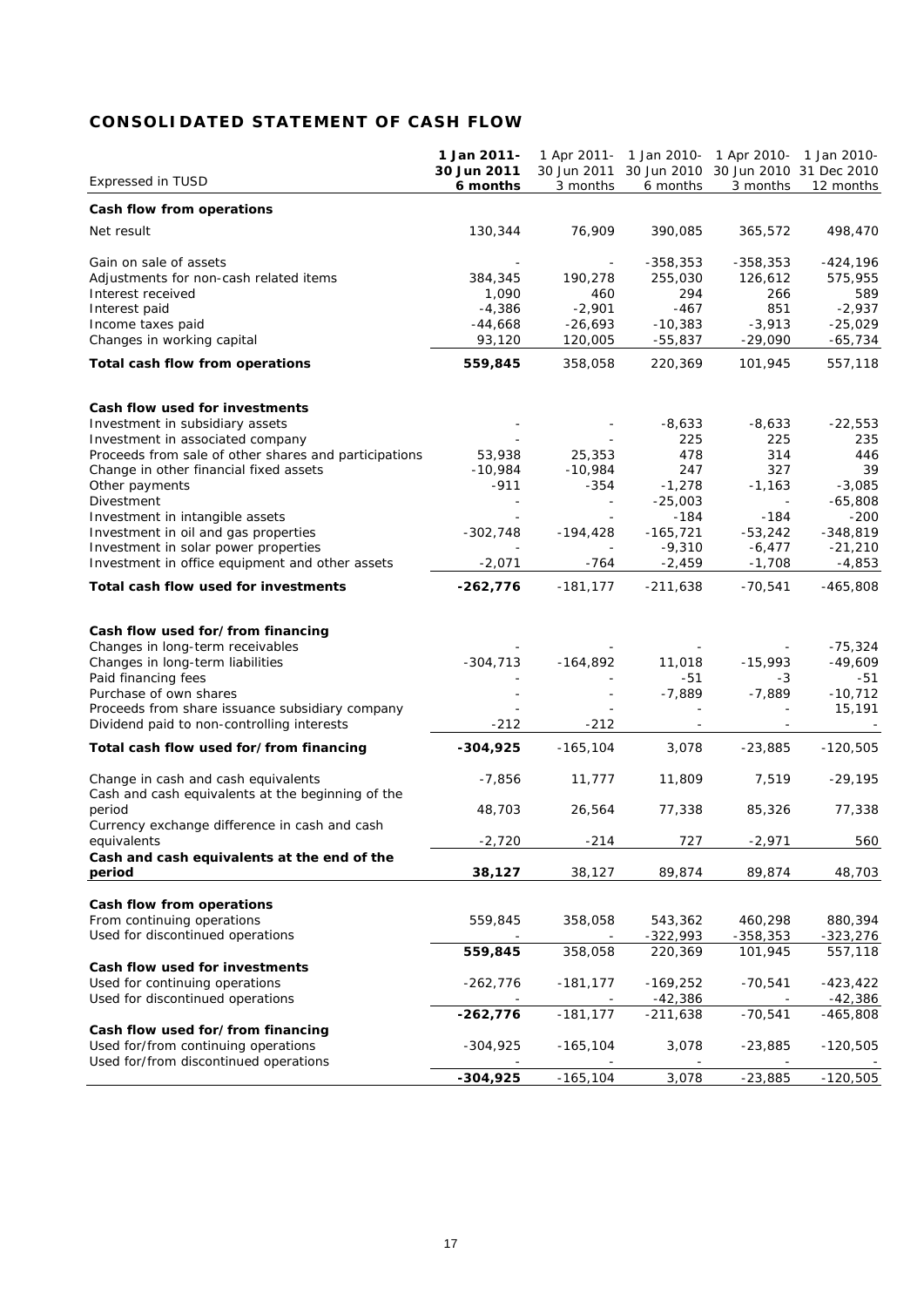## **CONSOLIDATED STATEMENT OF CHANGES IN EQUITY**

|                                       |                          | Additional    |            |            |             |              |
|---------------------------------------|--------------------------|---------------|------------|------------|-------------|--------------|
|                                       |                          | paid-in-      |            |            | Non-        |              |
| <b>Expressed in TUSD</b>              | Share                    | capital/Other | Retained   |            | controlling |              |
|                                       | capital                  | reserves      | earnings   | Net result | interest    | Total equity |
| Balance at 1 January 2010             | 463                      | 840,378       | 712,085    | $-411,268$ | 95,555      | 1,237,213    |
| Transfer of prior year net result     |                          |               | $-411,268$ | 411,268    |             |              |
| Total comprehensive income            |                          | $-96,905$     | $-342$     | 395,193    | $-6,802$    | 291,144      |
| <b>Transactions with owners</b>       |                          |               |            |            |             |              |
| Acquired on consolidation             |                          |               |            |            | 333         | 333          |
| Distributions                         |                          | $-358,049$    | $-298,288$ |            |             | $-656,337$   |
| Purchase of own shares                |                          | $-7,889$      |            |            |             | $-7,889$     |
| Transfer of share based payments      |                          | 3,785         | $-3,785$   |            |             |              |
| Share based payments                  |                          |               | 1,598      |            |             | 1,598        |
| <b>Total transactions with owners</b> | $\blacksquare$           | $-362, 153$   | $-300,475$ | ۰          | 333         | $-662,295$   |
| Balance at 30 June 2010               | 463                      | 381,320       |            | 395,193    | 89,086      | 866,062      |
| Total comprehensive income            |                          | 94,946        | 591        | 116,682    | 2,114       | 214,333      |
| <b>Transactions with owners</b>       |                          |               |            |            |             |              |
| Acquired on consolidation             |                          |               |            |            | $-239$      | $-239$       |
| <b>Divestments</b>                    |                          | 4,660         | $-10,520$  |            | $-13,596$   | $-19,456$    |
| <b>Distributions</b>                  |                          | $-61,267$     |            |            |             | $-61,267$    |
| Purchase of own shares                |                          | $-2,823$      |            |            |             | $-2,823$     |
| Transfer of share based payments      |                          | 594           | $-594$     |            |             |              |
| Share based payments                  |                          |               | 1,171      |            |             | 1,171        |
| <b>Total transactions with owners</b> | $\overline{\phantom{a}}$ | $-58,836$     | $-9,943$   |            | $-13,835$   | $-82,614$    |
| Balance at 31 December 2010           | 463                      | 417,430       | $-9,352$   | 511,875    | 77,365      | 997,781      |
| Transfer of prior year net result     |                          |               | 511,875    | $-511,875$ |             |              |
|                                       |                          |               |            |            |             |              |
| Total comprehensive income            |                          | 41,507        |            | 133,148    | 1,813       | 176,468      |
| <b>Transactions with owners</b>       |                          |               |            |            |             |              |
| <b>Distributions</b>                  |                          |               |            |            | $-212$      | $-212$       |
| <b>Total transactions with owners</b> |                          |               |            |            | $-212$      | $-212$       |
| Balance at 30 June 2011               | 463                      | 458,937       | 502,523    | 133,148    | 78,966      | 1,174,037    |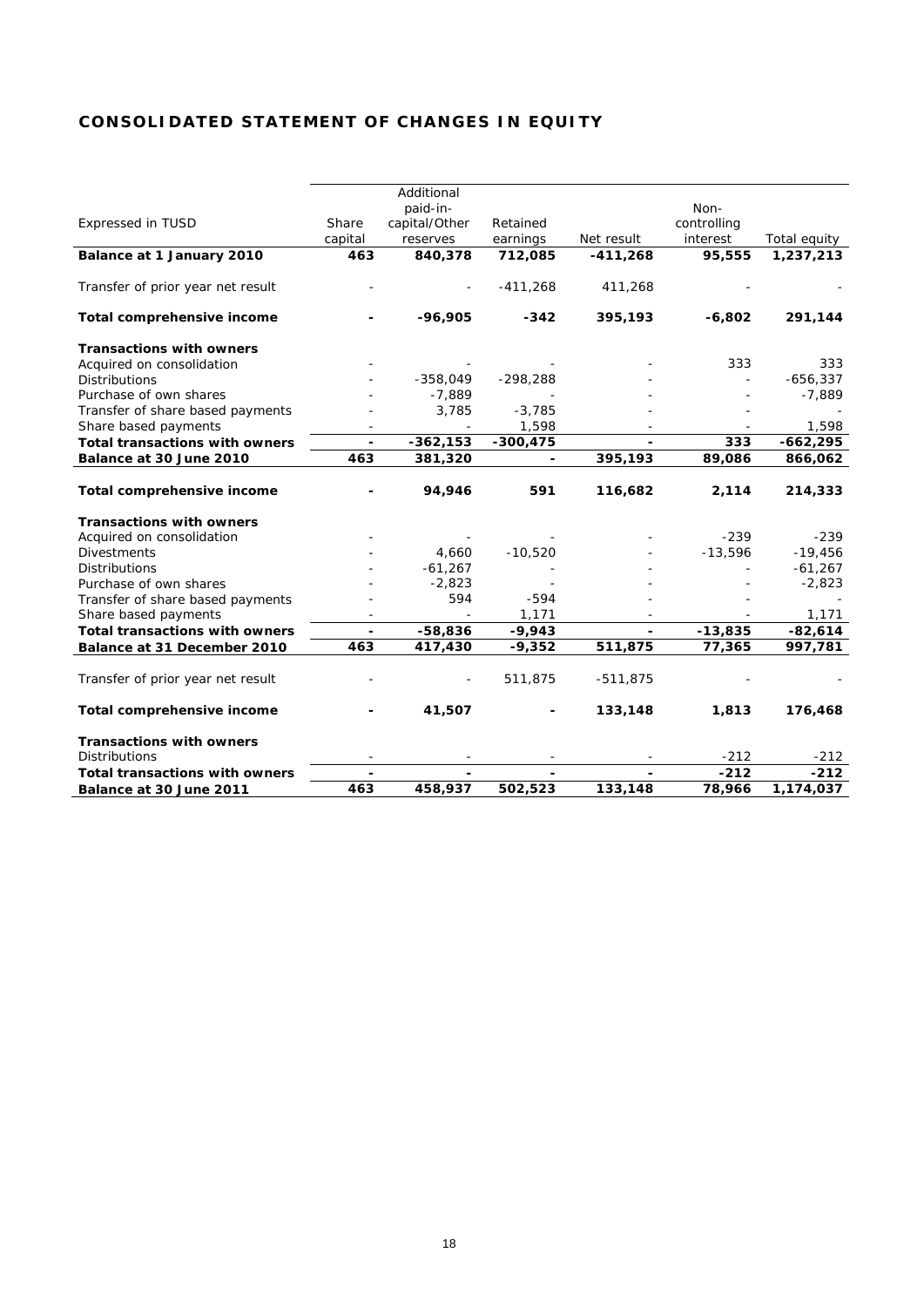| Note 1. Segment information,             | 1 Jan 2011-<br>30 Jun 2011 | 1 Apr 2011-<br>30 Jun 2011 | 1 Jan 2010-<br>30 Jun 2010 | 1 Apr 2010-<br>30 Jun 2010 | 1 Jan 2010-<br>31 Dec 2010 |
|------------------------------------------|----------------------------|----------------------------|----------------------------|----------------------------|----------------------------|
| <b>TUSD</b>                              | 6 months                   | 3 months                   | 6 months                   | 3 months                   | 12 months                  |
| <b>Operating income</b>                  |                            |                            |                            |                            |                            |
| Net sales of:                            |                            |                            |                            |                            |                            |
| Crude oil                                |                            |                            |                            |                            |                            |
| - Norway                                 | 431,989                    | 218,943                    | 216,810                    | 128,599                    | 490,390                    |
| - France                                 | 63,174                     | 32,460                     | 45,306                     | 22,552                     | 92,681                     |
| - Netherlands                            | 115                        | 64                         | 37                         |                            | 128                        |
| - Indonesia                              | $\overline{\phantom{a}}$   |                            | 15,109                     | 6,388                      | 34,994                     |
| - Russia                                 | 40,104                     | 21,024                     | 33,548                     | 16,761                     | 66,624                     |
| - Tunisia                                | 24,795                     | 24,795                     | 15,308                     |                            | 29,517                     |
|                                          | 560,177                    | 297,286                    | 326,118                    | 174,300                    | 714,334                    |
| Condensate                               |                            |                            |                            |                            |                            |
| - Netherlands                            | 608                        | 358                        | 482                        | 338                        | 1,088                      |
| - Indonesia                              |                            |                            | 45                         | 23                         | 200                        |
|                                          | 608                        | 358                        | 527                        | 361                        | 1,288                      |
| Gas                                      |                            |                            |                            |                            |                            |
| - Norway                                 | 27,450                     | 13,040                     | 12,276                     | 7,180                      | 32,687                     |
| - Netherlands                            | 20,809                     | 10,900                     | 14,892                     | 6,470<br>515               | 32,357                     |
| - Indonesia                              | 5,200                      | 3,088                      | 562                        |                            | 4,496                      |
|                                          | 53,459                     | 27,028                     | 27,730                     | 14,165                     | 69,540                     |
| Net sales from continuing operations     | 614,244                    | 324,672                    | 354,375                    | 188,826                    | 785,162                    |
|                                          |                            |                            |                            |                            |                            |
| Net sales from discontinued operations   |                            |                            | 62,567                     |                            | 62,567                     |
| <b>Total net sales</b>                   | 614,244                    | 324,672                    | 416,942                    | 188,826                    | 847,729                    |
| Operating profit contribution            |                            |                            |                            |                            |                            |
| - Norway                                 | 353,996                    | 181,067                    | 136,330                    | 95,186                     | 303,892                    |
| - France                                 | 43,170                     | 21,626                     | 26,121                     | 12,735                     | 52,309                     |
| - Netherlands                            | 9,593                      | 5,192                      | 2,873                      | 656                        | 7,273                      |
| - Indonesia                              | $-60$                      | $-35$                      | 3,228                      | 1,284                      | 18,203                     |
| - Russia                                 | 4,812                      | 1,965                      | 1,635                      | 729                        | 4,734                      |
| - Tunisia                                | 13,743                     | 13,875                     | 3,157                      | $-829$                     | 11,500                     |
| - Congo (Brazzaville)                    |                            |                            |                            |                            | $-19$                      |
| - Vietnam                                | $-440$                     | $-314$                     | $-15,035$                  | $-15,035$                  | $-31,906$                  |
| - Other                                  | $-15,731$                  | $-1,384$                   | $-13,144$                  | $-4,400$                   | 27,864                     |
| Operating profit contribution from       |                            |                            |                            |                            |                            |
| continuing operations                    | 409,083                    | 221,992                    | 145,165                    | 90,326                     | 393,850                    |
|                                          |                            |                            |                            |                            |                            |
| Operating profit contribution from       |                            |                            |                            |                            |                            |
| discontinued operations - United Kingdom |                            |                            | 20,774                     |                            | 20,774                     |
| Total operating profit contribution      | 409,083                    | 221,992                    | 165,939                    | 90,326                     | 414,624                    |
|                                          |                            |                            |                            |                            |                            |
| Note 2. Production costs,                | 1 Jan 2011-                | 1 Apr 2011-                | 1 Jan 2010-                | 1 Apr 2010-                | 1 Jan 2010-                |
|                                          | 30 Jun 2011                | 30 Jun 2011                | 30 Jun 2010                | 30 Jun 2010                | 31 Dec 2010                |
| THISD                                    | 6 months                   | 3 months                   | 6 months                   | 3 months                   | 12 months                  |

## **NOTES TO THE CONSOLIDATED FINANCIAL STATEMENTS**

| Note 2. Production costs,            | 1 Jan 2011- | 1 Apr 2011- | 1 Jan 2010- | 1 Apr 2010- | 1 Jan 2010- |
|--------------------------------------|-------------|-------------|-------------|-------------|-------------|
|                                      | 30 Jun 2011 | 30 Jun 2011 | 30 Jun 2010 | 30 Jun 2010 | 31 Dec 2010 |
| <b>TUSD</b>                          | 6 months    | 3 months    | 6 months    | 3 months    | 12 months   |
| Cost of operations                   | 48,579      | 25,387      | 44.162      | 23,334      | 97.179      |
| Tariff and transportation expenses   | 12,415      | 6.449       | 6.916       | 4.078       | 17,438      |
| Direct production taxes              | 25,428      | 13,805      | 21,328      | 10,712      | 41,624      |
| Change in inventory/lifting position | 10,366      | 12,247      | 11,865      | 7.651       | $-3,409$    |
| Other                                | 1,134       | 573         | 1,199       | 513         | 4,233       |
| Production costs from continuing     |             |             |             |             |             |
| operations                           | 97.922      | 58,461      | 85,470      | 46,288      | 157,065     |
| Production costs from discontinued   |             |             |             |             |             |
| operations - United Kingdom          |             |             | 32,030      |             | 32,030      |
| <b>Total production costs</b>        | 97,922      | 58,461      | 117,500     | 46,288      | 189,095     |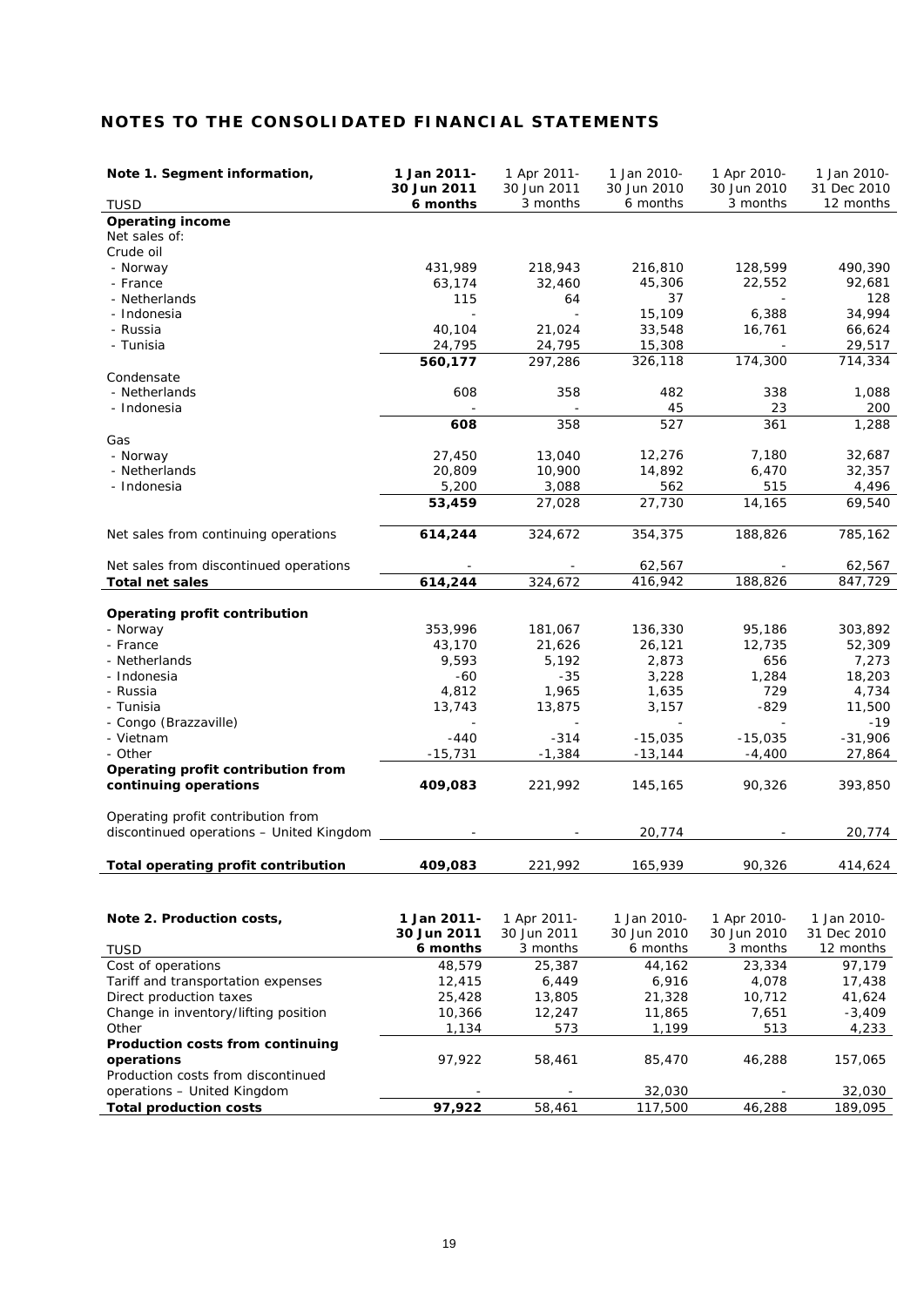| Note 3. Depletion costs,                 | 1 Jan 2011- | 1 Apr 2011- | 1 Jan 2010- | 1 Apr 2010- | 1 Jan 2010- |
|------------------------------------------|-------------|-------------|-------------|-------------|-------------|
|                                          | 30 Jun 2011 | 30 Jun 2011 | 30 Jun 2010 | 30 Jun 2010 | 31 Dec 2010 |
| <b>TUSD</b>                              | 6 months    | 3 months    | 6 months    | 3 months    | 12 months   |
| Norway                                   | 61.628      | 29.494      | 45,356      | 25.069      | 101,643     |
| France                                   | 5,992       | 3,010       | 6,795       | 3,448       | 14,623      |
| <b>Netherlands</b>                       | 6,187       | 2,938       | 8,404       | 3,953       | 16,490      |
| Indonesia                                | 2,422       | 1,387       | 1,858       | 1,060       | 4,218       |
| Russia                                   | 2,405       | 1,186       | 3,180       | 1,564       | 6,002       |
| Tunisia                                  |             |             |             |             | 6           |
| Depletion of oil and gas properties      | 78,634      | 38,015      | 65,593      | 35,094      | 142,982     |
| Italy                                    |             |             | 29          | 29          | 2,334       |
| Depletion of solar properties            |             |             | 29          | 29          | 2,334       |
|                                          |             |             |             |             |             |
| Depletion from continuing operations     | 78,634      | 38,015      | 65,622      | 35,123      | 145,316     |
| Depletion from discontinued operations - |             |             |             |             |             |
| United Kingdom                           |             |             | 11,362      |             | 11,362      |
| <b>Total depletion costs</b>             | 78,634      | 38,015      | 76,984      | 35,123      | 156,678     |
|                                          |             |             |             |             |             |
| Note 4. Exploration costs,               | 1 Jan 2011- | 1 Apr 2011- | 1 Jan 2010- | 1 Apr 2010- | 1 Jan 2010- |
|                                          | 30 Jun 2011 | 30 Jun 2011 | 30 Jun 2010 | 30 Jun 2010 | 31 Dec 2010 |
| <b>TUSD</b>                              | 6 months    | 3 months    | 6 months    | 3 months    | 12 months   |
| Norway                                   | 14,550      | 5,341       | 30,582      | $-2,469$    | 94,526      |
| Vietnam                                  | 427         | 314         | 15,035      | 15,035      | 31,906      |
| Other                                    | 1,209       | 521         | 556         | 104         | 1,102       |
| <b>Exploration costs from continuing</b> |             |             |             |             |             |
| operations                               | 16,186      | 6,176       | 46,173      | 12,670      | 127,534     |
| Exploration costs from discontinued      |             |             |             |             |             |
| operations - United Kingdom              |             |             | 61          |             | 61          |
| <b>Total exploration costs</b>           | 16,186      | 6,176       | 46,234      | 12,670      | 127,595     |

| Note 5. Financial income,              | 1 Jan 2011-<br>30 Jun 2011 | 1 Apr 2011-<br>30 Jun 2011 | 1 Jan 2010-<br>30 Jun 2010 | 1 Apr 2010-<br>30 Jun 2010 | 1 Jan 2010-<br>31 Dec 2010 |
|----------------------------------------|----------------------------|----------------------------|----------------------------|----------------------------|----------------------------|
| <b>TUSD</b>                            | 6 months                   | 3 months                   | 6 months                   | 3 months                   | 12 months                  |
| Interest income                        | 2.587                      | 1,245                      | 1,296                      | 648                        | 3,409                      |
| Foreign exchange gain, net             | $\overline{\phantom{0}}$   |                            |                            | $-4.854$                   | 13,360                     |
| Insurance proceeds                     | 1.726                      | 1.726                      | 377                        | 15                         | 377                        |
| Guarantee fees                         | 489                        | 239                        | 89                         | 44                         | 2,348                      |
| Gain on sale of loan conversion shares | 29.974                     | 14,341                     |                            | $\overline{\phantom{a}}$   |                            |
| Other financial income                 | 269                        | 241                        | 2.229                      | 2,122                      | 1,462                      |
| Financial income from continuing       |                            |                            |                            |                            |                            |
| operations                             | 35,045                     | 17.792                     | 3.991                      | $-2.025$                   | 20,956                     |
| Financial income from discontinued     |                            |                            |                            |                            |                            |
| operations - United Kingdom            |                            |                            | 360                        |                            | 360                        |
| <b>Total financial income</b>          | 35,045                     | 17.792                     | 4,351                      | $-2.025$                   | 21,316                     |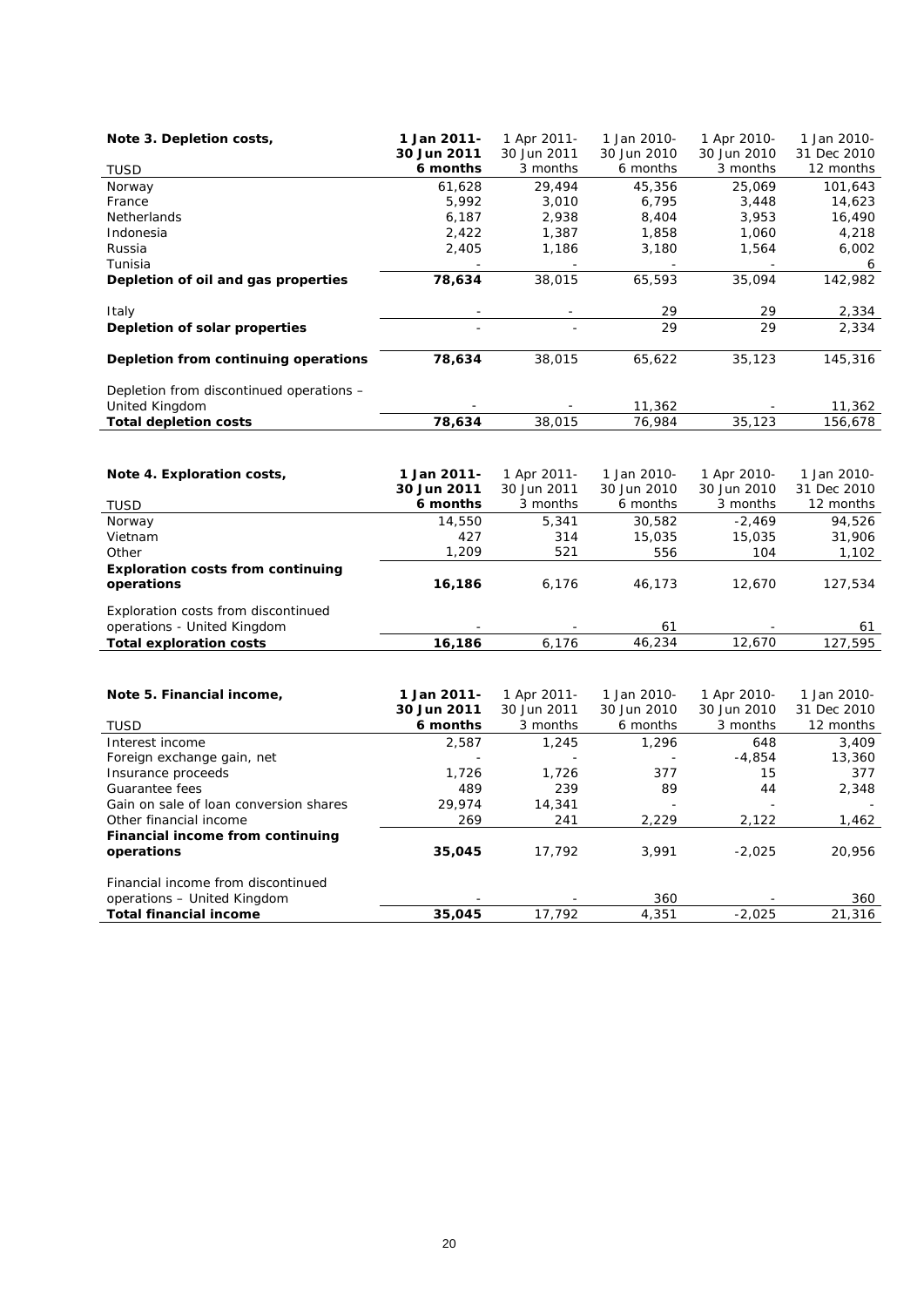| Note 6. Financial expenses,              | 1 Jan 2011- | 1 Apr 2011- | 1 Jan 2010- | 1 Apr 2010- | 1 Jan 2010- |
|------------------------------------------|-------------|-------------|-------------|-------------|-------------|
|                                          | 30 Jun 2011 | 30 Jun 2011 | 30 Jun 2010 | 30 Jun 2010 | 31 Dec 2010 |
| <b>TUSD</b>                              | 6 months    | 3 months    | 6 months    | 3 months    | 12 months   |
| Loan interest expenses                   | 2.840       | 1.249       | 2,573       | 1.329       | 10.047      |
| Foreign exchange loss, net               | 13,365      | 4,847       | 626         | 626         |             |
| Result on interest rate hedge settlement | 3.434       | 1.739       | 3,516       | 1,765       | 6,990       |
| Change in market value of interest rate  |             |             |             |             |             |
| hedge                                    |             |             | 1,803       | 861         | 3,872       |
| Unwinding of site restoration discount   | 2.259       | 1.157       | 1.996       | 970         | 3,989       |
| Amortisation of deferred financing fees  | 1,202       | 602         | 772         | 375         | 2,360       |
| Loss on sale of shares                   |             |             | 3,884       | 2,912       | 3,879       |
| Other financial expenses                 | 1,116       | 568         | 950         | 581         | 2,326       |
| Financial expenses from continuing       |             |             |             |             |             |
| operations                               | 24,216      | 10,162      | 16,120      | 9,419       | 33,463      |
| Financial expenses from discontinued     |             |             |             |             |             |
| operations - United Kingdom              |             |             | 1,224       |             | 1,224       |
| <b>Total financial expenses</b>          | 24,216      | 10,162      | 17,344      | 9.419       | 34,687      |

| Note 7. Tax,                       | 1 Jan 2011-<br>30 Jun 2011 | 1 Apr 2011-<br>30 Jun 2011 | 1 Jan 2010-<br>30 Jun 2010 | 1 Apr 2010-<br>30 Jun 2010 | 1 Jan 2010-<br>31 Dec 2010 |
|------------------------------------|----------------------------|----------------------------|----------------------------|----------------------------|----------------------------|
| <b>TUSD</b>                        | 6 months                   | 3 months                   | 6 months                   | 3 months                   | 12 months                  |
| <b>Continuing operations</b>       |                            |                            |                            |                            |                            |
| Current tax                        | 130,705                    | 72.040                     | 14,371                     | 7.551                      | 68,152                     |
| Deferred tax                       | 158,863                    | 80.673                     | 97.855                     | 64,112                     | 183,713                    |
| Tax from continuing operations     | 289,568                    | 152,713                    | 112,226                    | 71.663                     | 251,865                    |
| Current tax                        |                            |                            | 7.315                      | $\overline{\phantom{0}}$   | 7.315                      |
| Deferred tax                       |                            |                            | 1,673                      |                            | 1,673                      |
| Tax from discontinued operations - |                            |                            |                            |                            |                            |
| <b>United Kingdom</b>              |                            |                            | 8,988                      |                            | 8,988                      |
| Total tax                          | 289,568                    | 152,713                    | 121,214                    | 71.663                     | 260.853                    |
|                                    |                            |                            |                            |                            |                            |

| Note 8. Discontinued operations,         | 1 Jan 2011- | 1 Apr 2011- | 1 Jan 2010- | 1 Apr 2010- | 1 Jan 2010- |
|------------------------------------------|-------------|-------------|-------------|-------------|-------------|
|                                          | 30 Jun 2011 | 30 Jun 2011 | 30 Jun 2010 | 30 Jun 2010 | 31 Dec 2010 |
| <b>TUSD</b>                              | 6 months    | 3 months    | 6 months    | 3 months    | 12 months   |
| Net sales                                |             |             | 62,567      |             | 62,567      |
| Other operating income                   |             |             | 1,983       |             | 1,983       |
| <b>Operating income</b>                  |             |             | 64,550      |             | 64,550      |
| Production costs                         |             |             | $-32,030$   |             | $-32,030$   |
| Depletion costs                          |             |             | $-11,362$   |             | $-11,362$   |
| <b>Exploration costs</b>                 |             |             | $-61$       |             | $-61$       |
| General, administration and depreciation |             |             |             |             |             |
| expenses                                 |             |             | $-323$      |             | $-323$      |
| <b>Operating profit</b>                  |             |             | 20,774      |             | 20,774      |
| Financial income                         |             |             | 360         |             | 360         |
| Financial expenses                       |             |             | $-1,224$    |             | $-1,224$    |
| Profit before tax                        |             |             | 19,910      |             | 19,910      |
| Tax                                      |             |             | $-8,988$    |             | $-8,988$    |
| Net result from discontinued             |             |             |             |             |             |
| operations                               |             |             | 10,922      |             | 10,922      |
| Gain on sale of assets                   |             |             | 358,353     | 358,353     | 358,070     |
| Net result from discontinued             |             |             |             |             |             |
| operations                               |             |             | 369,275     | 358,353     | 368,992     |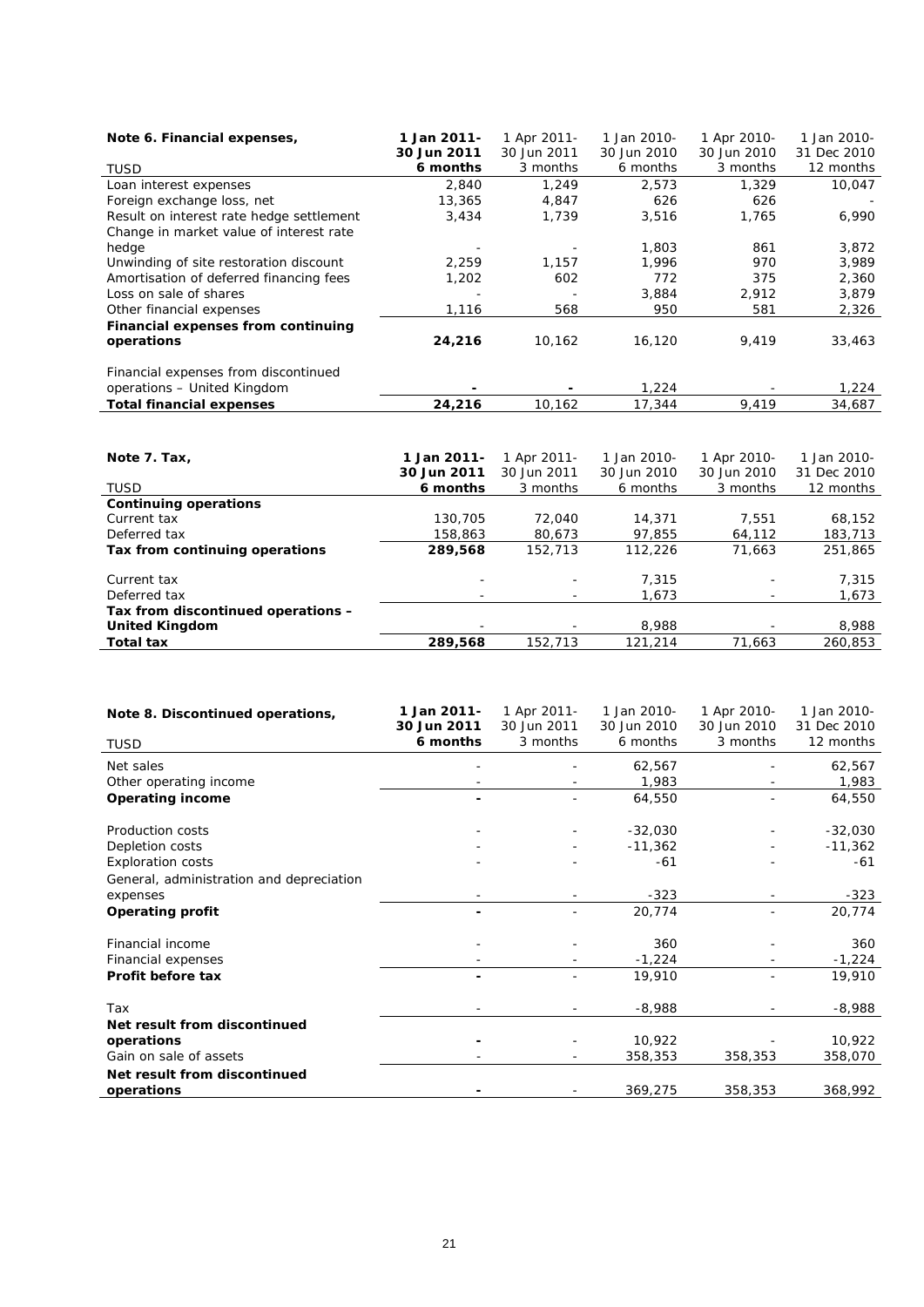| Note 9. Oil and gas properties,<br>TUSD | 30 Jun 2011 | 31 Dec 2010 |
|-----------------------------------------|-------------|-------------|
| Norway                                  | 1,294,327   | 1,018,533   |
| France                                  | 175,461     | 159,168     |
| <b>Netherlands</b>                      | 48,924      | 49.721      |
| Indonesia                               | 85,670      | 78,011      |
| Russia                                  | 633,930     | 614,731     |
| Malaysia                                | 68,186      | 42,058      |
| Congo (Brazzaville)                     | 34,959      | 32,256      |
| Ireland                                 | 4,467       | 4,099       |
| <b>Others</b>                           | 208         | 394         |
|                                         | 2,346,132   | 1.998.971   |

| Note 10. Financial assets,<br>TUSD | 30 Jun 2011 | 31 Dec 2010 |
|------------------------------------|-------------|-------------|
| Other shares and participations    | 39,807      | 68,613      |
| Capitalised financing fees         | 3.833       | 4.650       |
| Long-term receivable               |             | 23.791      |
| Other financial assets             | 31,812      | 17,824      |
|                                    | 75,452      | 114,878     |

| Note 11. Receivables and inventories,<br>TUSD | 30 Jun 2011 | 31 Dec 2010 |
|-----------------------------------------------|-------------|-------------|
| Inventories                                   | 19,467      | 20,039      |
| Trade receivables                             | 121,750     | 94.190      |
| Underlift                                     | 5,986       | 13,452      |
| Short-term loan receivable                    |             | 74.527      |
| Joint venture debtors                         | 18,506      | 21,389      |
| Prepaid expenses and accrued income           | 7.306       | 6,351       |
| Other assets                                  | 3,890       | 6,299       |
|                                               | 176,905     | 236.247     |

| Note 12. Provisions,<br><b>TUSD</b> | 30 Jun 2011 | 31 Dec 2010 |
|-------------------------------------|-------------|-------------|
| Site restoration                    | 116,212     | 93.766      |
| Deferred taxes                      | 860,798     | 650,695     |
| Long-term incentive plan            | 20,708      | 18,821      |
| Pension                             | 1,725       | 1,421       |
| Other provisions                    | 5,810       | 4.984       |
|                                     | 1,005,253   | 769.687     |

| Note 13. Other current liabilities,<br>TUSD | 30 Jun 2011 | 31 Dec 2010 |
|---------------------------------------------|-------------|-------------|
| Trade payables                              | 10,036      | 16,031      |
| Overlift                                    | 283         | 1,761       |
| Tax payables                                | 129,741     | 39,679      |
| Accrued expenses                            | 10,609      | 7,667       |
| Acquisition liabilities                     |             | 5,680       |
| Joint venture creditors                     | 152,489     | 100,931     |
| Short-term loans                            |             | 450         |
| Derivative instruments                      | 3,683       | 6,866       |
| Other liabilities                           | 6,043       | 5,932       |
|                                             | 312.884     | 184,997     |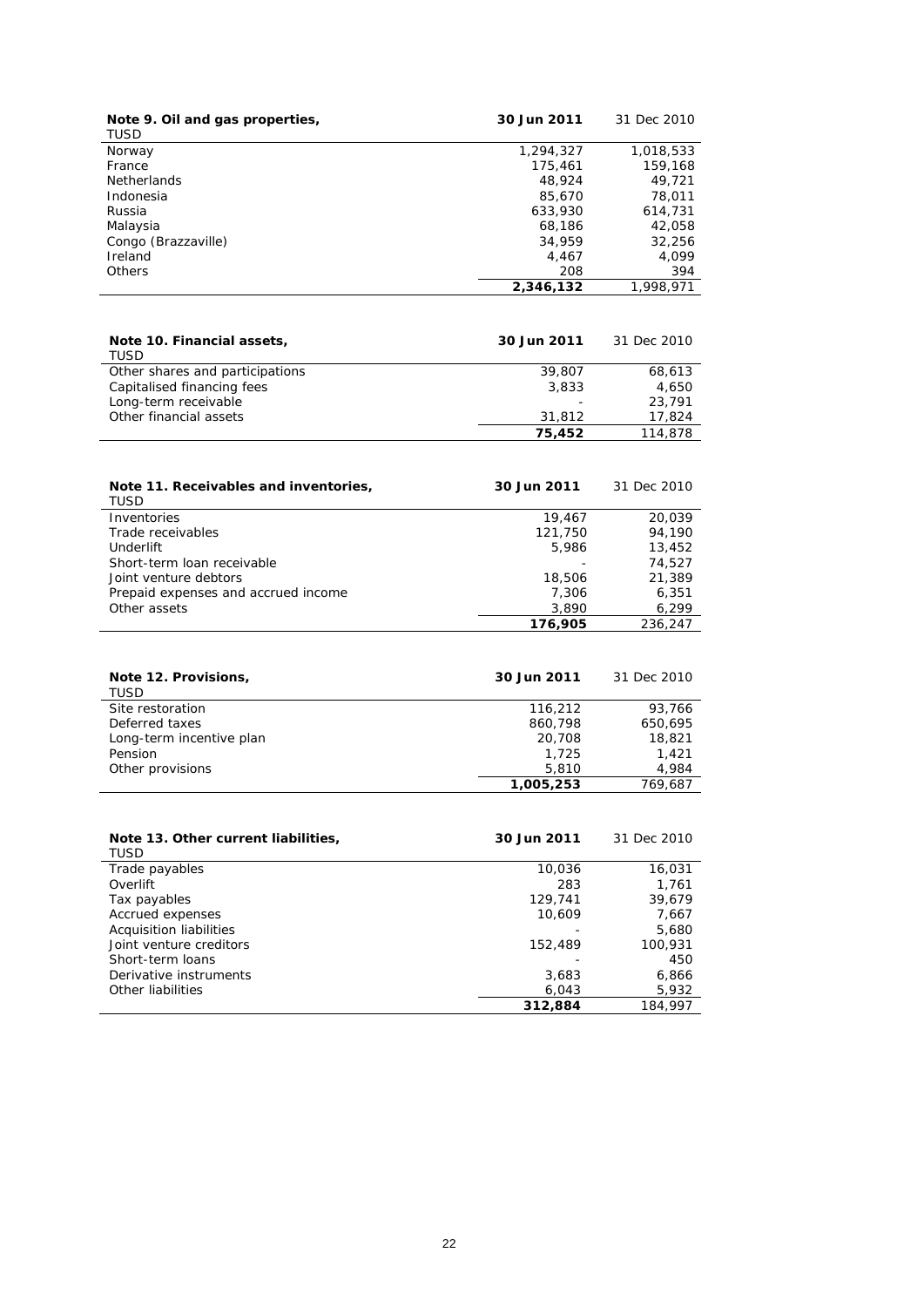## **PARENT COMPANY INCOME STATEMENT IN SUMMARY**

|                                          | 1 Jan 2011- | 1 Apr 2011- | 1 Jan 2010- | 1 Apr 2010- | 1 Jan 2010- |
|------------------------------------------|-------------|-------------|-------------|-------------|-------------|
|                                          | 30 Jun 2011 | 30 Jun 2011 | 30 Jun 2010 | 30 Jun 2010 | 31 Dec 2010 |
| <b>Expressed in TSEK</b>                 | 6 months    | 3 months    | 6 months    | 3 months    | 12 months   |
| <b>Operating income</b>                  |             |             |             |             |             |
| Other operating income                   | 13,133      | 9,311       | 11,139      | 2,961       | 25,822      |
| Gross profit                             | 13,133      | 9,311       | 11.139      | 2,961       | 25,822      |
| General and administration expenses      | $-52,858$   | -7,975      | $-28,019$   | $-9,594$    | -72,222     |
| <b>Operating loss</b>                    | $-39,725$   | 1,336       | $-16,880$   | $-6,633$    | $-46,400$   |
| <b>Result from financial investments</b> |             |             |             |             |             |
| Financial income                         | 2,885       | 1,259       | 13,418      | 12.927      | 4,012,086   |
| Financial expenses                       | $-11,831$   | $-6,122$    | $-28,117$   | -28,087     | $-36,928$   |
|                                          | $-8,946$    | $-4.863$    | $-14.699$   | $-15.160$   | 3,975,158   |
| Profit before tax                        | $-48,671$   | $-3,527$    | $-31,579$   | $-21,793$   | 3,928,758   |
| Corporation tax                          |             |             | 7,328       | 7,878       | 7,328       |
| Net result                               | $-48.671$   | $-3,527$    | $-24.251$   | $-13.915$   | 3.936.086   |

## **PARENT COMPANY COMPREHENSIVE INCOME STATEMENT IN SUMMARY**

| Expressed in TSEK                              | 1 Jan 2011-<br>30 Jun 2011<br>6 months | 1 Apr 2011-<br>30 Jun 2011<br>3 months | 1 Jan 2010-<br>30 Jun 2010<br>6 months | 1 Apr 2010-<br>30 Jun 2010<br>3 months | 1 Jan 2010-<br>31 Dec 2010<br>12 months |
|------------------------------------------------|----------------------------------------|----------------------------------------|----------------------------------------|----------------------------------------|-----------------------------------------|
|                                                |                                        |                                        |                                        |                                        |                                         |
| Net result                                     | $-48,671$                              | $-3.527$                               | $-24.251$                              | $-13.915$                              | 3,936,086                               |
| Other comprehensive income                     |                                        |                                        |                                        |                                        |                                         |
| Total comprehensive income                     | $-48,671$                              | $-3,527$                               | $-24,251$                              | $-13,915$                              | 3,936,086                               |
| Total comprehensive income<br>attributable to: |                                        |                                        |                                        |                                        |                                         |
| Shareholders of the Parent Company             | $-48.671$                              | $-3.527$                               | $-24,251$                              | $-13,915$                              | 3,936,086                               |
|                                                | $-48.671$                              | $-3.527$                               | $-24.251$                              | $-13.915$                              | 3,936,086                               |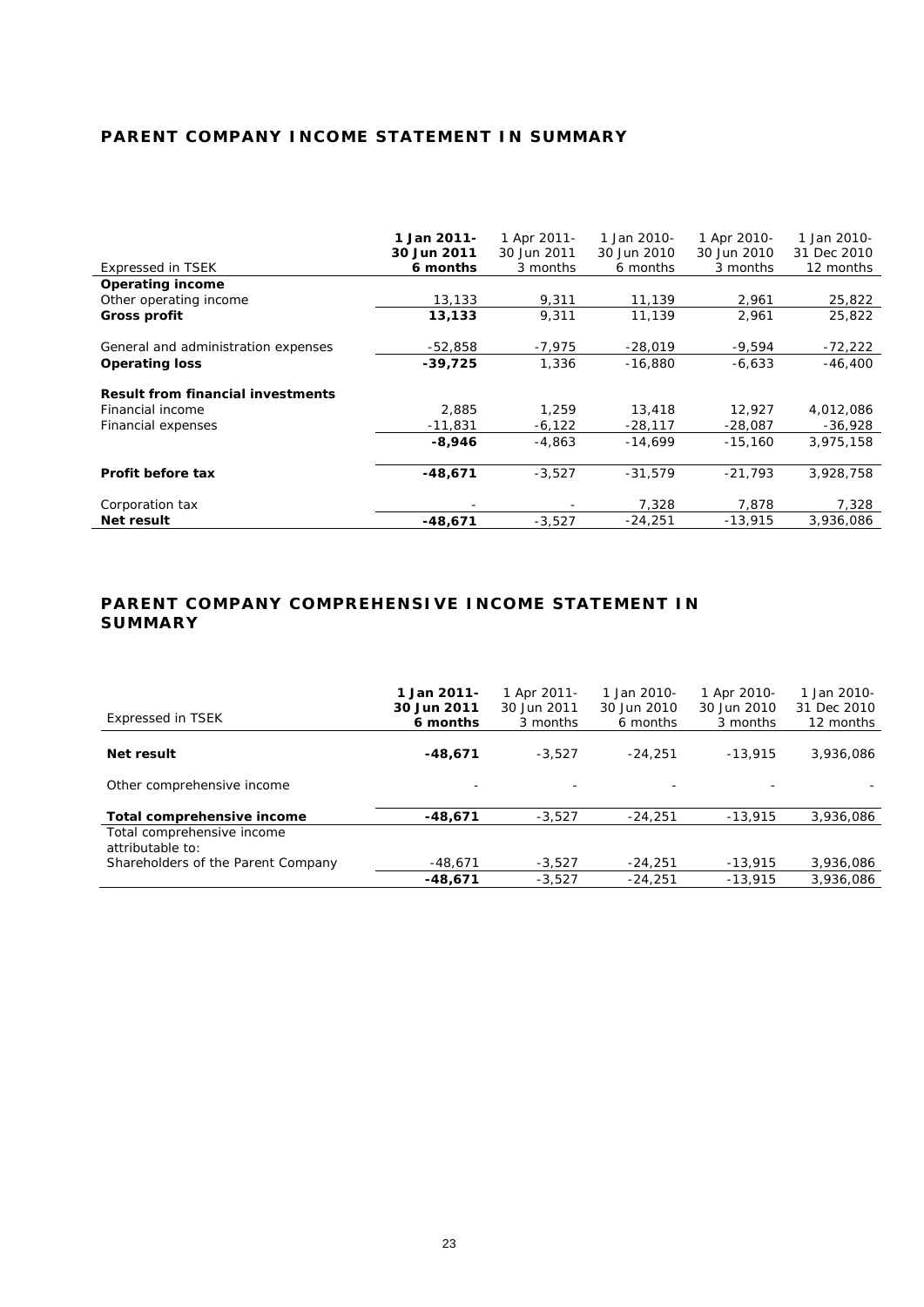## **PARENT COMPANY BALANCE SHEET IN SUMMARY**

| <b>Expressed in TSEK</b>                                                                 | 30 June 2011 | 31 December 2010 |
|------------------------------------------------------------------------------------------|--------------|------------------|
| <b>ASSETS</b>                                                                            |              |                  |
| <b>Non-current assets</b>                                                                |              |                  |
| <b>Financial assets</b>                                                                  | 7,871,947    | 7,871,947        |
| <b>Total non-current assets</b>                                                          | 7.871.947    | 7.871.947        |
|                                                                                          |              |                  |
| <b>Current assets</b>                                                                    |              |                  |
| Receivables                                                                              | 6,454        | 7,175            |
| Cash and cash equivalents                                                                | 3,302        | 6,735            |
| <b>Total current assets</b>                                                              | 9,756        | 13,910           |
| <b>TOTAL ASSETS</b>                                                                      | 7,881,703    | 7,885,857        |
|                                                                                          |              |                  |
| SHAREHOLDERS EQUITY AND LIABILITIES<br>Shareholders 'equity including net result for the |              |                  |
| period                                                                                   | 7,303,705    | 7,352,376        |
| <b>Non-current liabilities</b>                                                           |              |                  |
| Provisions                                                                               | 36,403       | 36,403           |
| Payables to Group companies                                                              | 539,574      | 482,281          |
| <b>Total non-current liabilities</b>                                                     | 575,977      | 518,684          |
|                                                                                          |              |                  |
| <b>Current liabilities</b>                                                               |              |                  |
| <b>Current liabilities</b>                                                               | 2,021        | 14,797           |
| <b>Total current liabilities</b>                                                         | 2,021        | 14,797           |
| <b>TOTAL EQUITY AND LIABILITIES</b>                                                      | 7,881,703    | 7,885,857        |
|                                                                                          |              |                  |
| Pledged assets                                                                           | 4,667,381    | 3,081,228        |
| Contingent liabilities                                                                   |              |                  |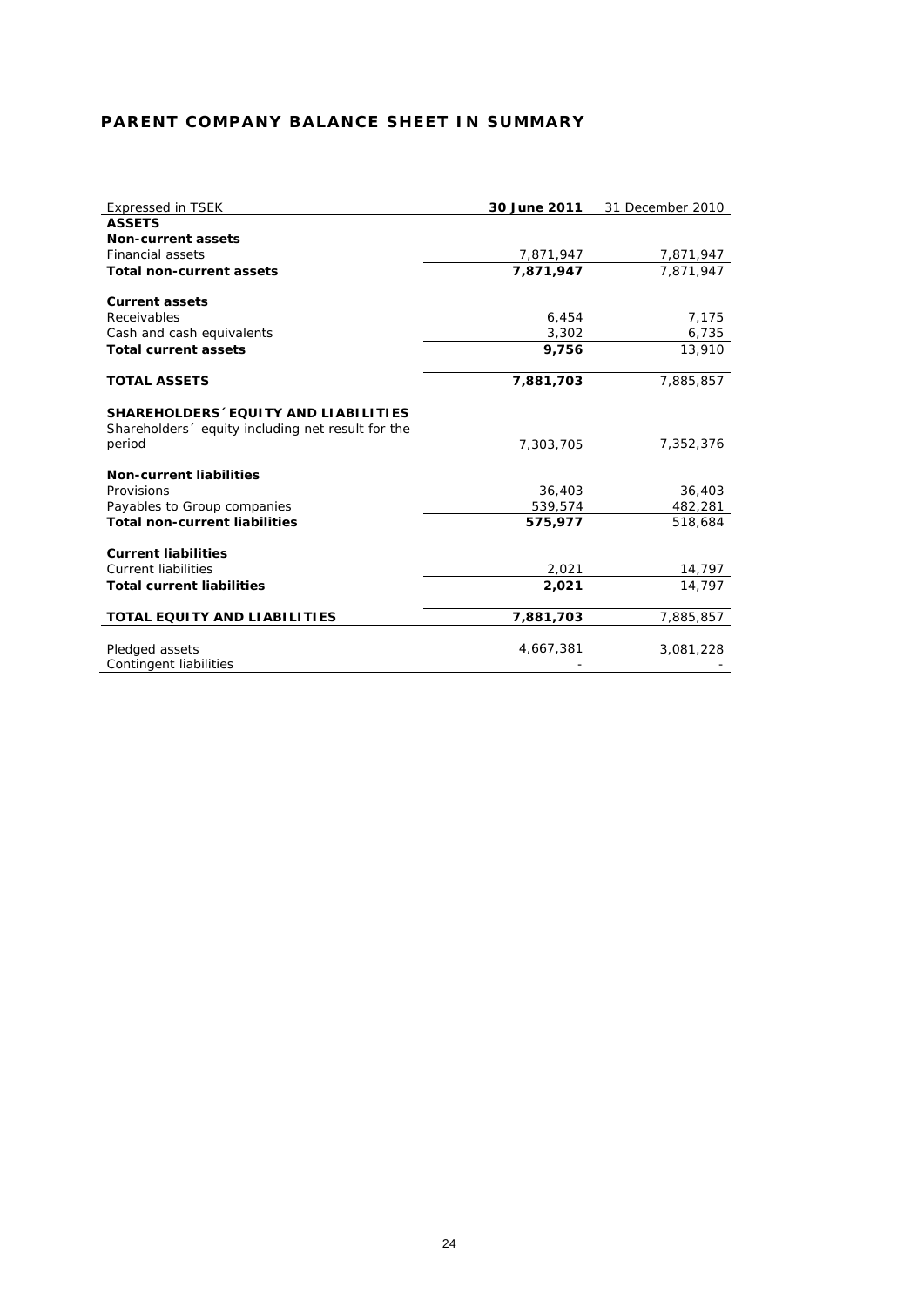## **PARENT COMPANY CASH FLOW STATEMENT IN SUMMARY**

|                                          | 1 Jan 2011- | 1 Apr 2011- | 1 Jan 2010- | 1 Apr 2010- | 1 Jan 2010-  |
|------------------------------------------|-------------|-------------|-------------|-------------|--------------|
|                                          | 30 Jun 2011 | 30 Jun 2011 | 30 Jun 2010 | 30 Jun 2010 | 31 Dec 2010  |
| <b>Expressed in TSEK</b>                 | 6 months    | 3 months    | 6 months    | 3 months    | 12 months    |
| Cash flow used for/from operations       |             |             |             |             |              |
| Net result                               | $-48.671$   | $-3,527$    | $-24,251$   | $-13,915$   | 3,936,086    |
| Non-cash items                           | 1.252       | 830         | 40,492      | 39,985      | $-3,918,807$ |
| Changes in working capital               | $-13,335$   | $-10,426$   | 11,309      | 11,231      | $-798$       |
| Total cash flow used for/from            |             |             |             |             |              |
| operations                               | $-60,754$   | $-13,123$   | 27,550      | 37,301      | 16,481       |
| Cash flow from investments               |             |             |             |             |              |
| Change in other financial fixed assets   |             |             | $-6,640$    | $-6,640$    | 1,590        |
| <b>Total cash flow from investments</b>  |             |             | $-6,640$    | $-6.640$    | 1,590        |
| Cash flow from/used for financing        |             |             |             |             |              |
| Change in long term liabilities          | 57,293      | 15,691      | 45,188      | 35,297      | 71,870       |
| Purchase of own shares                   |             |             | -61,242     | $-61,242$   | -83,157      |
| Total cash flow from/used for            |             |             |             |             |              |
| financing                                | 57,293      | 15,691      | $-16,054$   | $-25,945$   | $-11,287$    |
| Change in cash and cash equivalents      | $-3,461$    | 2,568       | 4,856       | 4,716       | 6,784        |
| Cash and cash equivalents at the         |             |             |             |             |              |
| beginning of the period                  | 6,735       | 579         | 532         | 681         | 532          |
| Currency exchange difference in cash and |             |             |             |             |              |
| cash equivalents                         | 28          | 155         | 86          | 77          | $-581$       |
| Cash and cash equivalents at the end     |             |             |             |             |              |
| of the period                            | 3,302       | 3,302       | 5,474       | 5,474       | 6,735        |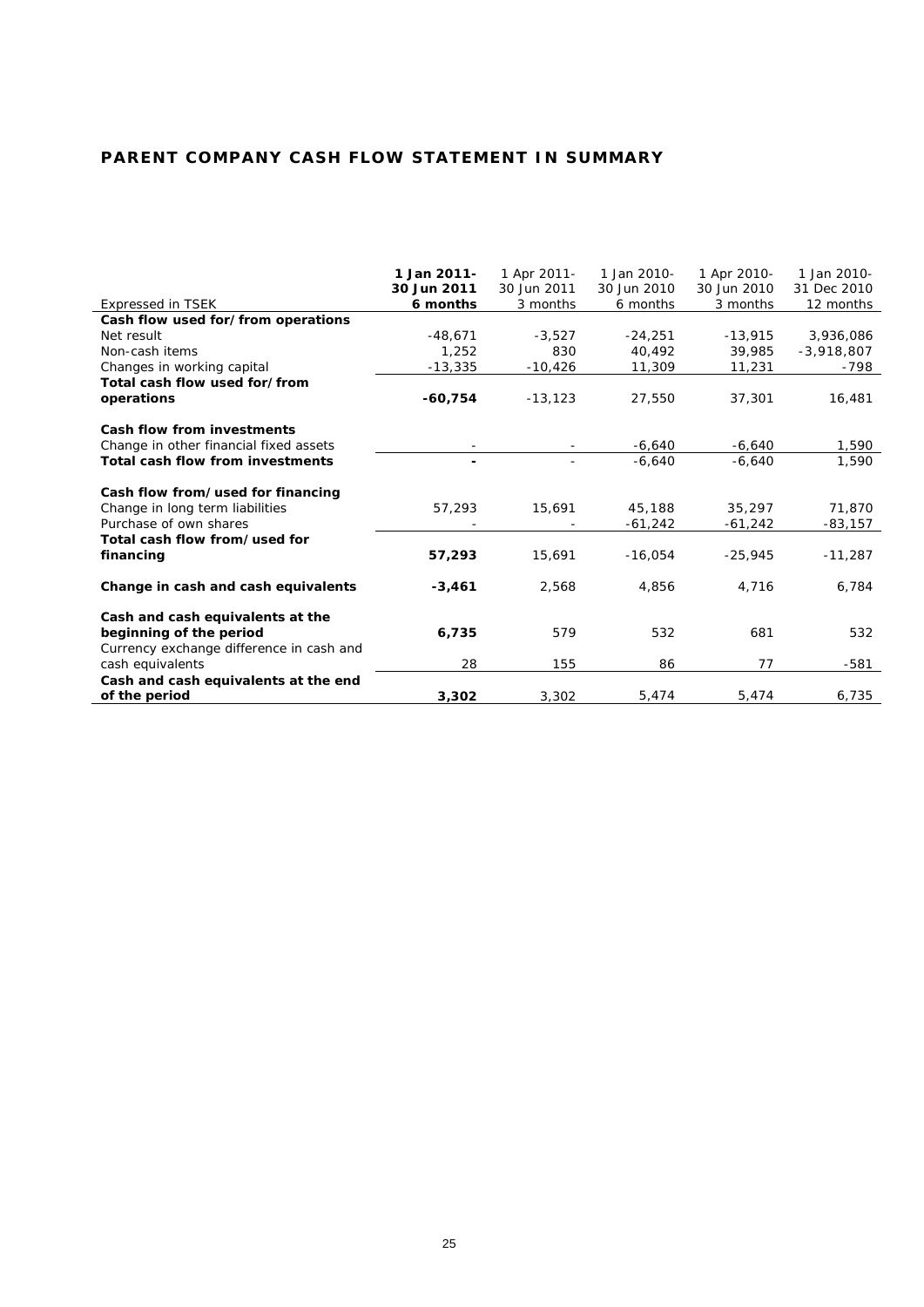## **PARENT COMPANY STATEMENT OF CHANGES IN EQUITY**

|         |           |                | Unrestricted equity      |                        |                                  |
|---------|-----------|----------------|--------------------------|------------------------|----------------------------------|
| Share   | Statutory | Other          | Retained                 |                        |                                  |
| capital | reserve   | reserves       | earnings                 | Net result             | Total equity                     |
| 3,179   | 861,306   | 5,120,750      | 1,887,788                | $-32,271$              | 7,840,752                        |
|         |           |                |                          |                        |                                  |
|         |           |                |                          |                        |                                  |
|         |           |                |                          | $-24,251$              | $-24,251$                        |
|         |           |                |                          |                        |                                  |
|         |           | $-2, 123, 457$ | $-1,826,272$             |                        | $-3,949,729$                     |
|         |           | $-61,242$      |                          |                        | $-61,242$                        |
|         |           | 29,380         | $-29,380$                |                        |                                  |
|         |           |                | 135                      |                        | 135                              |
|         |           |                |                          |                        |                                  |
|         |           | $-2,155,319$   | $-1,855,517$             |                        | -4,010,836                       |
| 3,179   | 861,306   | 2,965,431      | $\overline{\phantom{a}}$ | $-24,251$              | 3,805,665                        |
|         |           |                |                          |                        | 3,960,337                        |
|         |           |                |                          |                        |                                  |
|         |           |                |                          |                        |                                  |
|         |           | $-391,711$     |                          |                        | $-391,711$                       |
|         |           | $-21,915$      |                          |                        | $-21,915$                        |
|         |           |                |                          |                        |                                  |
|         |           | -413,626       |                          |                        | -413,626                         |
| 3,179   | 861,306   | 2,551,805      | $\blacksquare$           | 3,936,086              | 7,352,376                        |
|         |           |                |                          |                        |                                  |
|         |           |                | 3,936,086                | $-3,936,086$           |                                  |
|         |           |                |                          | $-48,671$              | $-48,671$                        |
|         | 861,306   |                |                          |                        | 7,303,705                        |
|         | 3,179     |                | 2,551,805                | $-32,271$<br>3,936,086 | 32,271<br>3,960,337<br>$-48,671$ |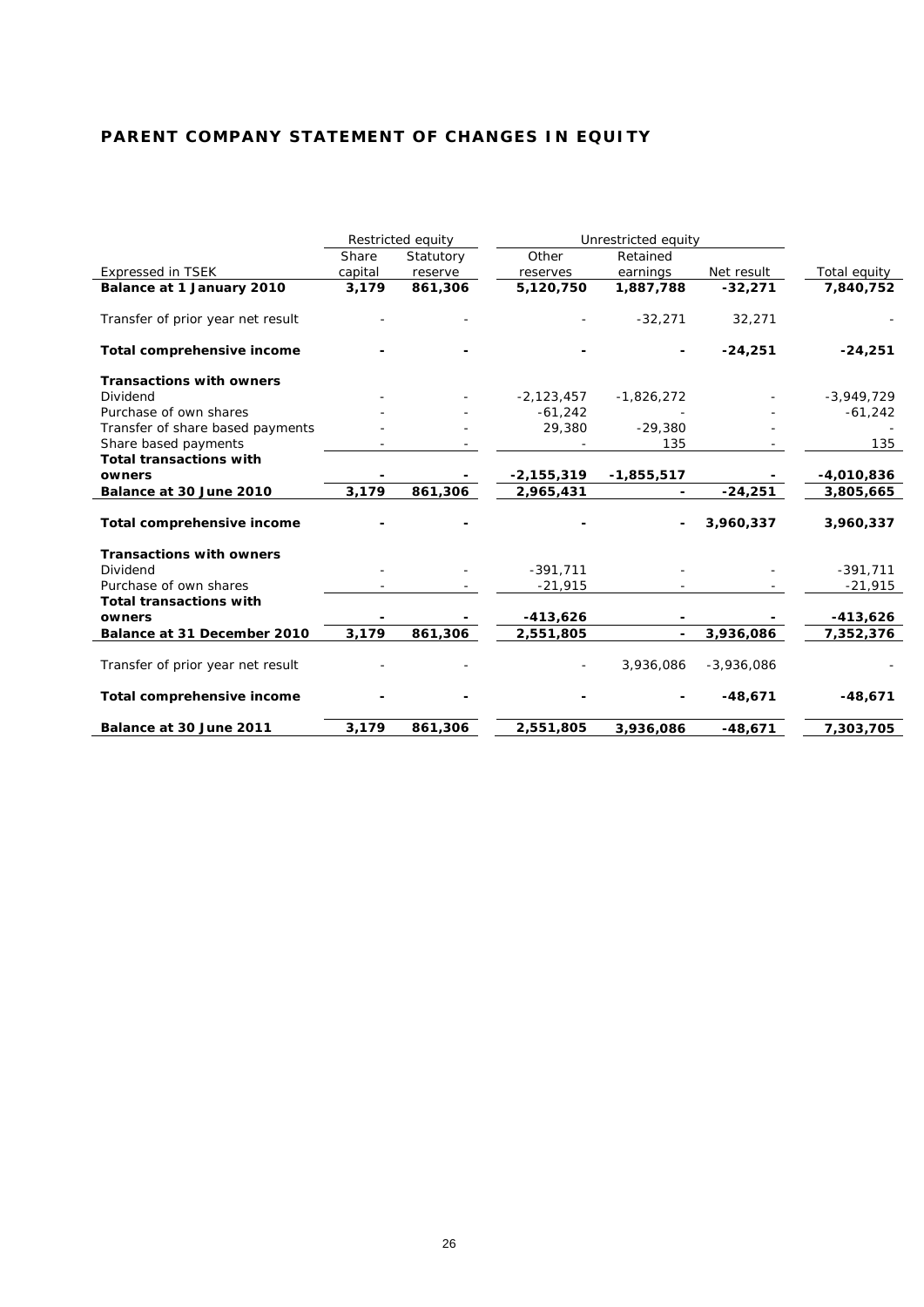## **KEY FINANCIAL DATA**

Key financial data is based on continuing operations.

|                                           | 1 Jan 2011-<br>30 Jun 2011 | 1 Apr 2011-<br>30 Jun 2011 | 1 Jan 2010-<br>30 Jun 2010 | 1 Apr 2010-<br>30 Jun 2010 | 1 Jan 2010-<br>31 Dec 2010 |
|-------------------------------------------|----------------------------|----------------------------|----------------------------|----------------------------|----------------------------|
| Financial data (TUSD)                     | 6 months                   | 3 months                   | 6 months                   | 3 months                   | 12 months                  |
| Operating income                          | 618,968                    | 327,210                    | 356,179                    | 189,686                    | 798,599                    |
| EBITDA                                    | 505,327                    | 266,923                    | 258,388                    | 138,802                    | 603,450                    |
| Net result                                | 130,344                    | 76,909                     | 20,810                     | 7,219                      | 129,478                    |
| Operating cashflow                        | 390,341                    | 196,709                    | 256,338                    | 135,847                    | 573,380                    |
| Data per share (USD)                      |                            |                            |                            |                            |                            |
| Shareholders' equity per share            | 3.52                       | 3.52                       | 2.48                       | 2.48                       | 2.96                       |
| Operating cash flow per share             | 1.26                       | 0.64                       | 0.82                       | 0.44                       | 1.84                       |
| Cash flow from operations per share       | 1.80                       | 1.15                       | 0.70                       | 0.32                       | 1.79                       |
| Earnings per share                        | 0.43                       | 0.25                       | 0.08                       | 0.02                       | 0.46                       |
| Earnings per share fully diluted          | 0.43                       | 0.25                       | 0.08                       | 0.02                       | 0.46                       |
| EBITDA per share fully diluted            | 1.62                       | 0.85                       | 0.83                       | 0.45                       | 1.93                       |
| Dividend per share                        |                            |                            | 2.10                       | 2.10                       | 2.30                       |
| Quoted price at the end of the financial  |                            |                            |                            |                            |                            |
| period                                    | 13.55                      | 13.55                      | 4.46                       | 4.46                       | 12.47                      |
| Number of shares issued at period end     | 317,910,580                | 317,910,580                | 317,910,580                | 317,910,580                | 317,910,580                |
| Number of shares in circulation at period |                            |                            |                            |                            |                            |
| end                                       | 311,027,942                | 311,027,942                | 311,665,278                | 311,665,278                | 311,027,942                |
| Weighted average number of shares for     |                            |                            |                            |                            |                            |
| the period                                | 311,027,942                | 311,027,942                | 313, 183, 758              | 312,949,835                | 312,096,990                |
| Weighted average number of shares for     |                            |                            |                            |                            |                            |
| the period (fully diluted)                | 311,027,942                | 311,027,942                | 313, 183, 758              | 312,949,835                | 312,096,990                |
| Key ratios (%)                            |                            |                            |                            |                            |                            |
| Return on equity                          | 12                         | $\overline{7}$             | $\overline{2}$             | 1                          | 12                         |
| Return on capital employed                | 31                         | 17                         | 9                          | 5                          | 24                         |

| 21    |       |             |       | 24    |
|-------|-------|-------------|-------|-------|
| 13    | 13    | 64          | 64    | 36    |
| 44    | 44    | 37          | 37    | 41    |
| 76    | 76    | 60          | 60    | 67    |
| 7.006 | 7.946 | 1.794       | 2.233 | 1,860 |
| 6.221 | 6,582 | 3,248       | 3.434 | 2,742 |
|       |       | $4^{\circ}$ | 47    | 18    |
|       |       |             |       |       |

## **KEY RATIO DEFINITIONS**

**Shareholders' equity per share:** Shareholders' equity divided by the number of shares in circulation at period end.

**Operating cash flow per share:** Operating income less production costs and less current taxes divided by the weighted average number of shares for the period.

**Cash flow from operations per share:** Cash flow from operations in accordance with the consolidated statement of cash flow divided by the weighted average number of shares for the period.

**Earnings per share:** Net result attributable to shareholders of the Parent Company divided by the weighted average number of shares for the period.

**Earnings per share fully diluted:** Net result attributable to shareholders of the Parent Company divided by the weighted average number of shares for the period after considering the dilution effect of outstanding warrants.

**EBITDA per share fully diluted:** EBITDA divided by the weighted average number of shares for the period after considering the dilution effect of outstanding warrants. EBITDA is defined as operating profit before depletion of oil and gas properties, exploration costs, impairment costs, depreciation of other assets and gain on sale of assets.

**Quoted price at the end of the financial period:** The quoted price in USD is based on the quoted price in SEK converted in USD against the closing rate of the period.

**Weighted average number of shares for the period:** The number of shares at the beginning of the period with changes in the number of shares weighted for the proportion of the period they are in issue.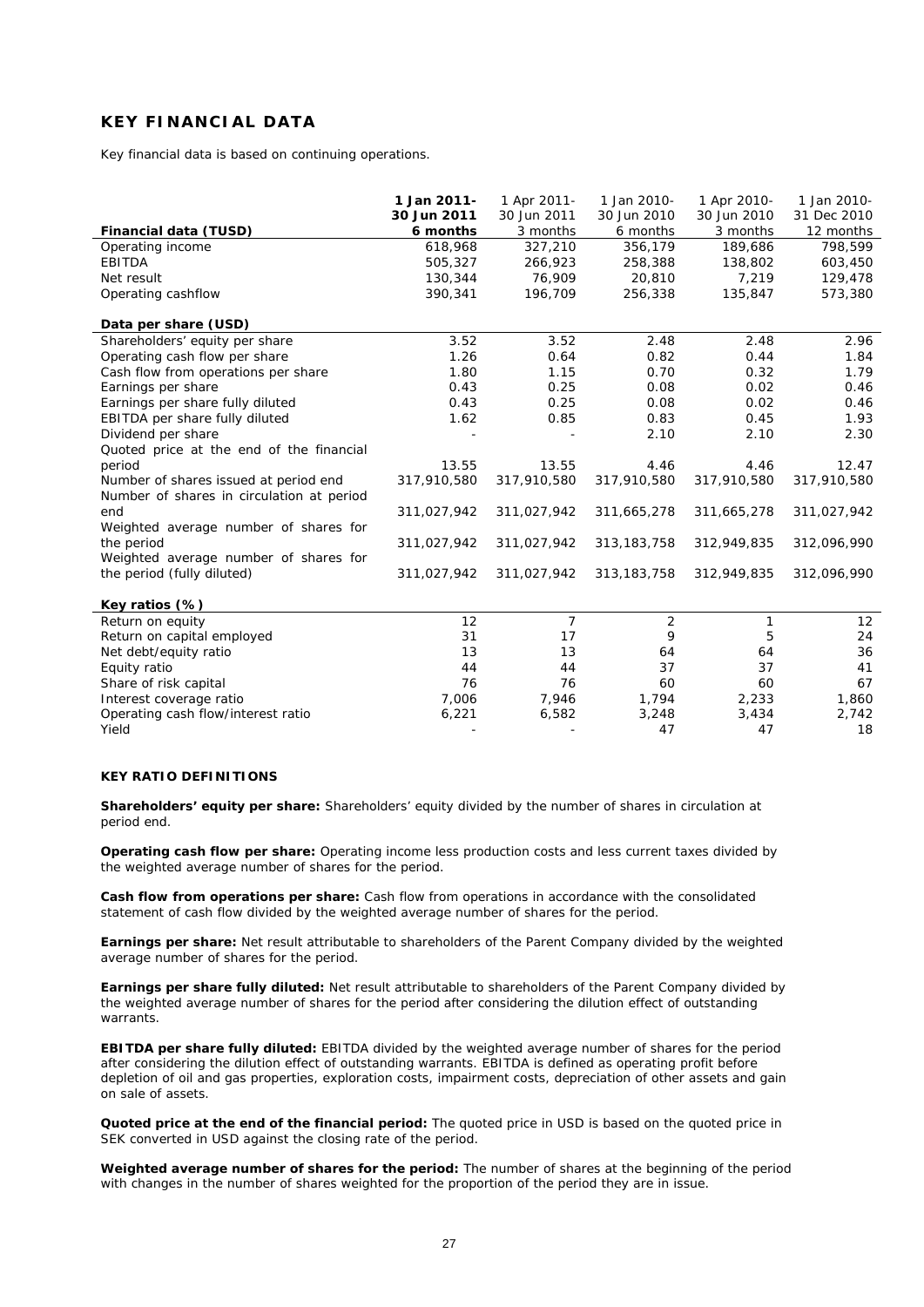**Return on equity:** Net result divided by average total equity.

**Return on capital employed:** Income before tax plus interest expenses plus/less exchange differences on financial loans divided by the average capital employed (the average balance sheet total less non-interest bearing liabilities).

**Net debt/equity ratio:** Net interest bearing liabilities divided by shareholders' equity.

**Equity ratio:** Total equity divided by the balance sheet total.

**Share of risk capital:** The sum of the total equity and the deferred tax provision divided by the balance sheet total.

**Interest coverage ratio:** Result after financial items plus interest expenses plus/less exchange differences on financial loans divided by interest expenses.

**Operating cash flow/interest ratio:** Operating income less production costs and less current taxes divided by the interest charge for the period.

**Yield:** dividend per share in relation to quoted share price at the end of the financial period.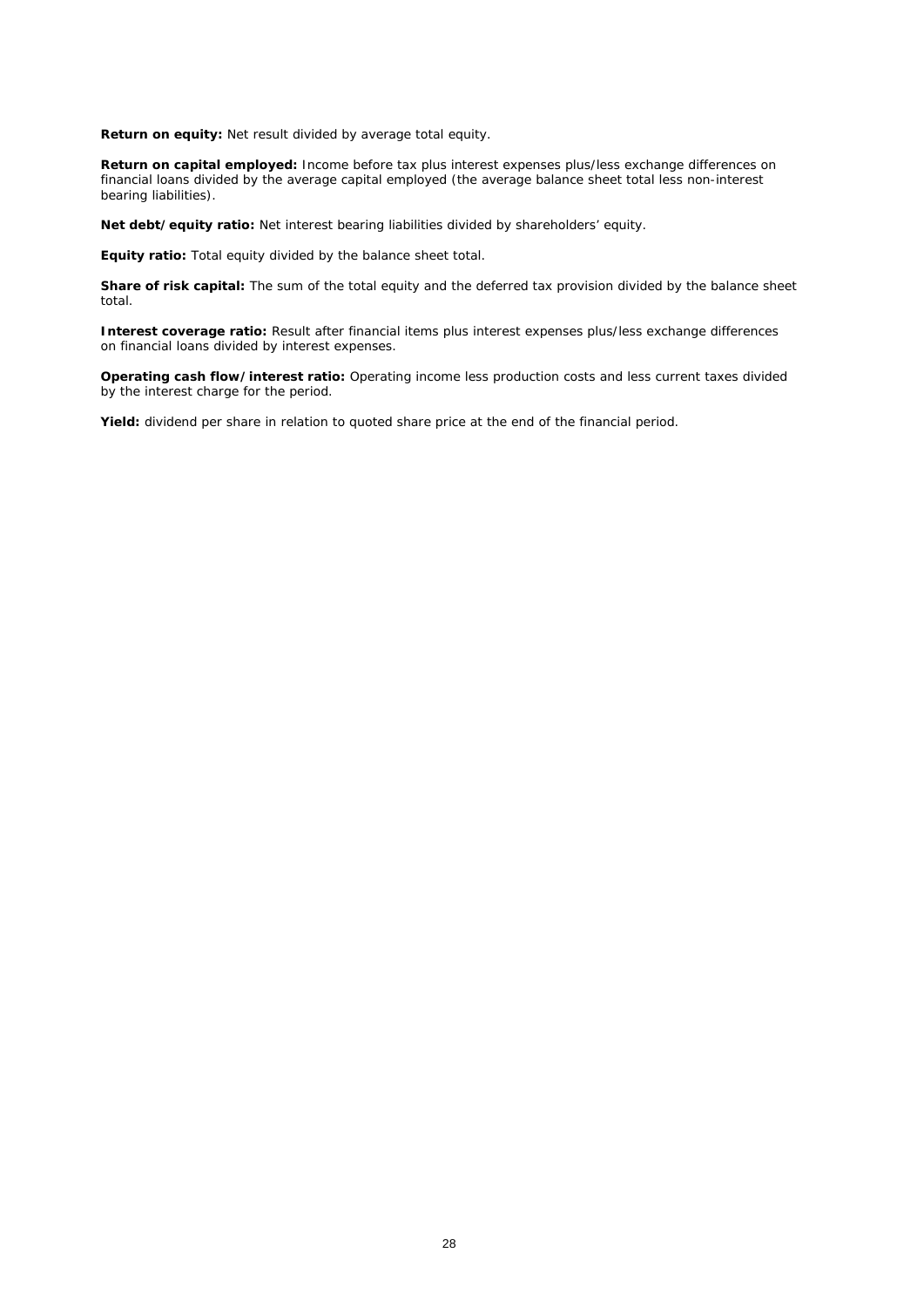#### **BOARD ASSURANCE**

The Board of Directors and the President & CEO certify that the half-yearly financial report gives a fair view of the performance of the business, position and profit or loss of the Company and the Group, and describes the principal risks and uncertainties that the Company and the companies in the Group face.

Stockholm, 3 August 2011

Ian H. Lundin Chairman

C. Ashley Heppenstall President & CEO

William A. Rand

Asbjørn Larsen and Lukas H. Lundin Magnus Unger

Dambisa F. Moyo Kristin Færøvik

#### **Review report**

We have reviewed this report for the period 1 January 2011 to 30 June 2011 for Lundin Petroleum (publ). The board of directors and the President & CEO are responsible for the preparation and presentation of this interim report in accordance with IAS 34 and the Swedish Annual Accounts Act. Our responsibility is to express a conclusion on this interim report based on our review.

We conducted our review in accordance with the Swedish Standard on Review Engagements SÖG 2410, Review of Interim Report Performed by the Independent Auditor of the Entity. A review consists of making inquiries, primarily of persons responsible for financial and accounting matters, and applying analytical and other review procedures. A review is substantially less in scope than an audit conducted in accordance with International Standards on Auditing, ISA, and other generally accepted auditing standards in Sweden. The procedures performed in a review do not enable us to obtain assurance that we would become aware of all significant matters that might be identified in an audit. Accordingly, we do not express an audit opinion.

Based on our review, nothing has come to our attention that causes us to believe that the interim report is not prepared, in all material respects, in accordance with IAS 34 and the Swedish Annual Accounts Act, regarding the Group, and with the Swedish Annual Accounts Act, regarding the Parent Company.

Stockholm, 3 August 2011

PricewaterhouseCoopers AB

Bo Hjalmarsson<br>
Authorised Public Accountant<br>
Authorised I Lead Auditor

Authorised Public Accountant